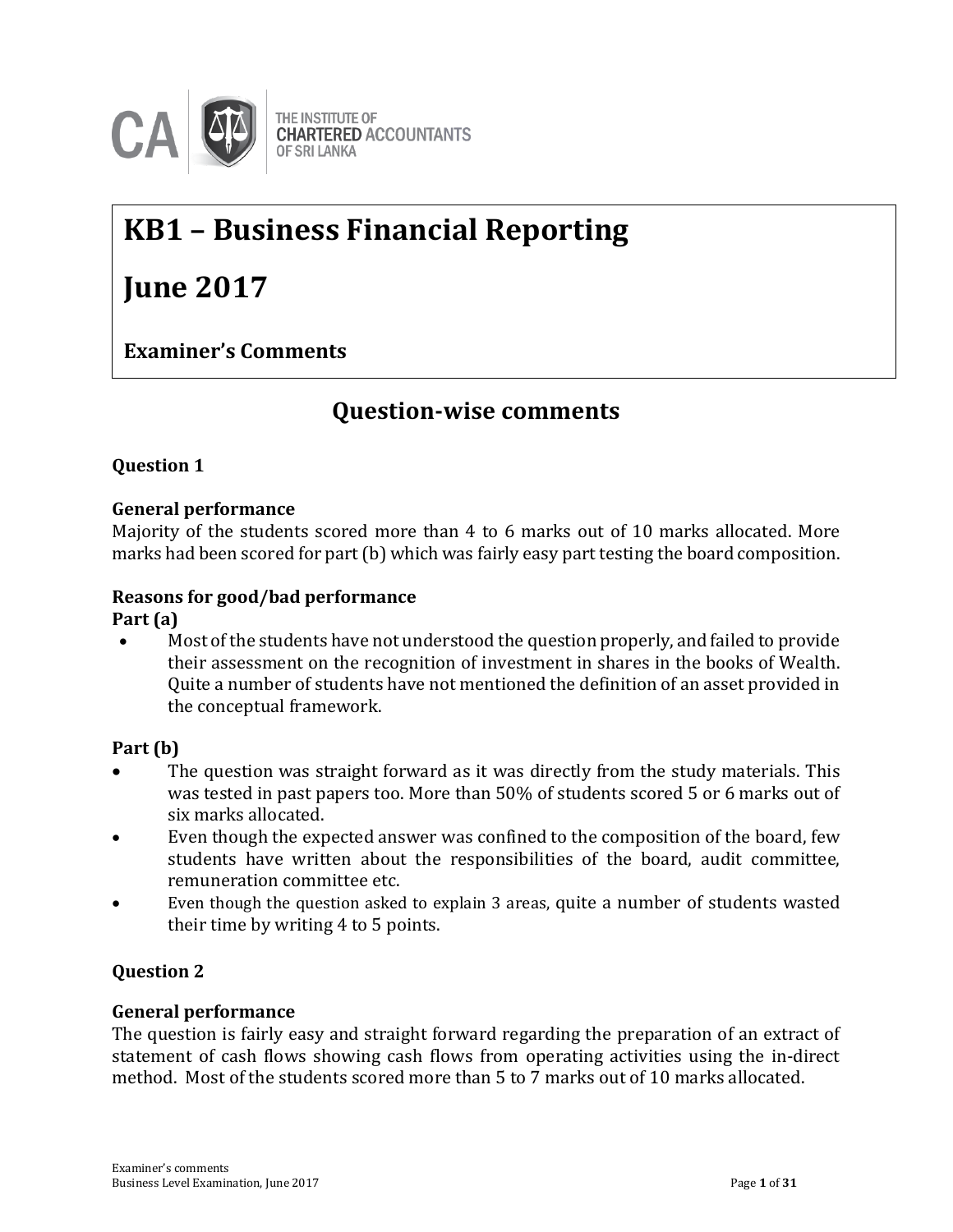# **Reasons for good/bad performance**

- Most of the students have not adjusted for the impairment of property, plant and equipment as it is a non-cash item.
- Few students have considered the movement of the bank overdraft balance as a working capital adjustment.
- Movement of the deferred tax liability has not been considered in computing the income tax paid during the year.
- Without properly reading the question, 15% to 20% of students have prepared the full cash flow statement and have wasted their time.

# **Question 3**

# **General performance**

This question is fairly answerable and carries 10 marks. About 40 % of students scored 4 to 6 marks out of 10 marks allocated.

# **Reasons for good/bad performance**

# **Part (a)**

- Around 30% of students failed to identify that the initial recognition of loan is at fair value and the subsequent measurement is at amortised cost.
- Some students have recognised the total loan proceed received, as the initial value of the loan. However the initial value of the loan should be the fair value of the loan, which has to be arrived by discounting future payments using the market rate of interest of a similar loan.
- Without properly understanding the question, few students have answered from the point of Kay (Pvt) Ltd instead from the point of view of Jay (Pvt) Ltd.

# **Part (b)**

- The question required to advise the management on the initial recognition and subsequent measurement of available for sale financial assets. However, around 30% of students have just written, the value of a share without mentioning the basis for adding the purchase commission at the initial recognition of the financial asset and the basis for not adding the sales commission at subsequent measurement.
- About 30% of students failed to point out the correct accounting treatment for the impairment of the financial asset.

# **Question 4**

# **Reasons for Good / Bad Performance Part (a)**

 Most of the students have scored from calculations but failed to correctly mention one year figure by spreading it over four years. Though the question required to discuss the accounting treatment for the share option, most of the students have limited their answers to calculations.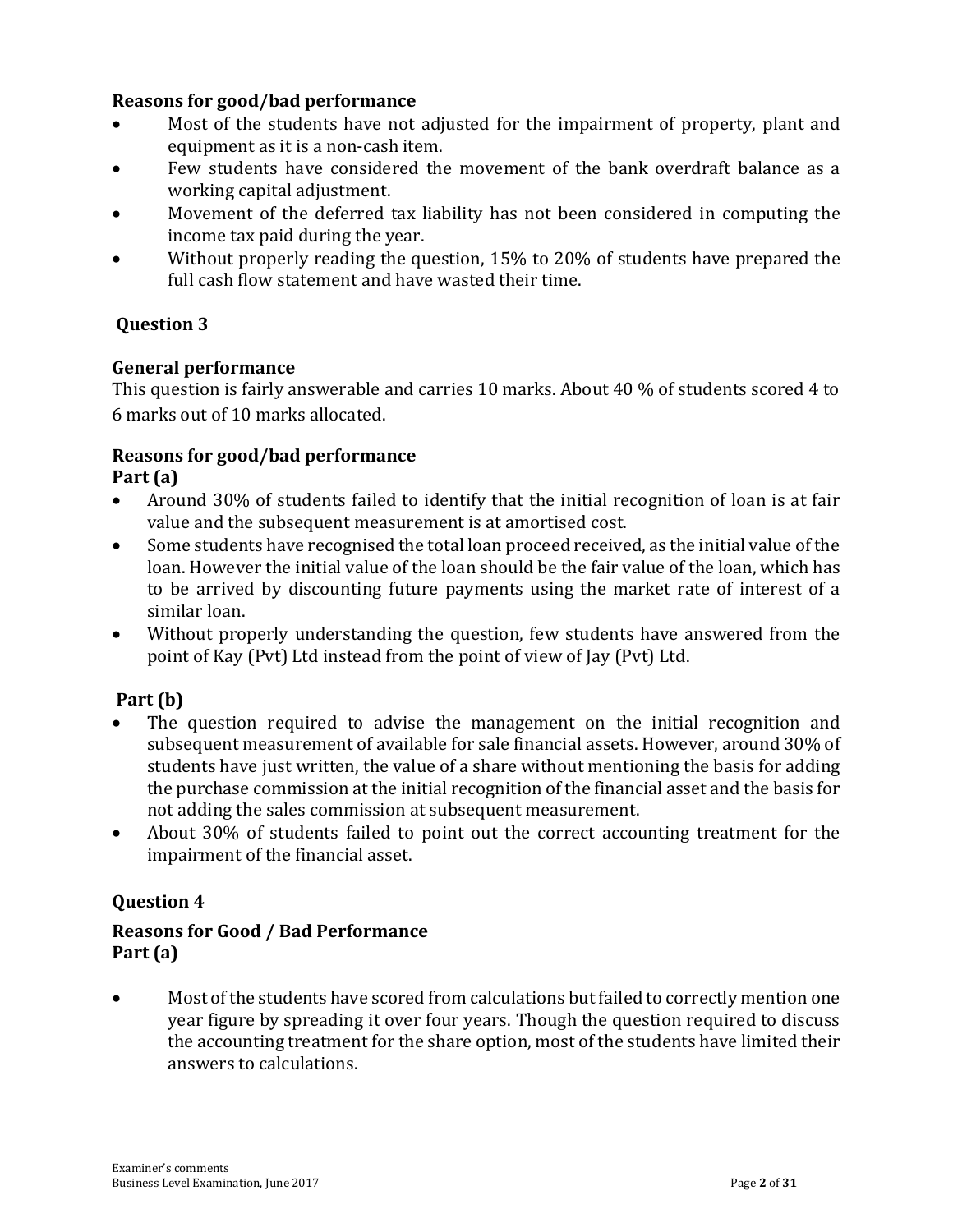# **Part (b)**

- More than 50% of students scored full marks for part (i).
- However, considerable number of candidates have shown net actuarial gain under P & L account instead of recognising it under other Comprehensive Income.

# **Question 5**

## **General performance**

This question carrying 10 marks had two parts. Part (a) tested the student's interpretation and analysis knowledge on ratios. Part (b) was on integrated reporting. Although the question was very direct and easy, the candidates did not perform to a satisfactory level. About 30% of the candidates were unable to get 50% of the marks for part (b).

# **Reasons for Good / Bad Performance**

# **Part (a)**

- Even though the company has shown a good liquidity position compared to the previous year and the industry average, some students identified it as a negative indicator.
- Some students failed to understand what is meant by inventory turnover (times). Therefore the reduction of inventory turnover has been considered as favourable to the company.
- Few students did not understand the concept of liquidity and working capital management.

# **Part (b)**

 Majority of students wrote lengthy answers by describing integrated reporting rather than writing the benefits of integrated reporting.

## **Question 6**

## **General performance**

This question carried 25 marks and was in two parts, where 19 marks were given for the preparation of Consolidated Statement of Financial Position, and 6 marks for a theory question which required the students to analyse whether the given company is an associate or not.Most of the students did the calculation part correctly. Average marks scored were 12-15 out of 19 marks allocated.

# **Reasons for Good / Bad Performance**

## **Part (a)**

- Depreciation of building in adjustment number 2 has not been properly understood by few candidates. Some students have calculated depreciation on land value also.
- Even though some candidates calculated unrealised profit correctly, they erroneously adjusted the total figure to retained earnings without adjusting it to the non-controlling interest.
- Some students just wrote the amount without showing calculations in their workings, and hence lost marks allocated for the steps.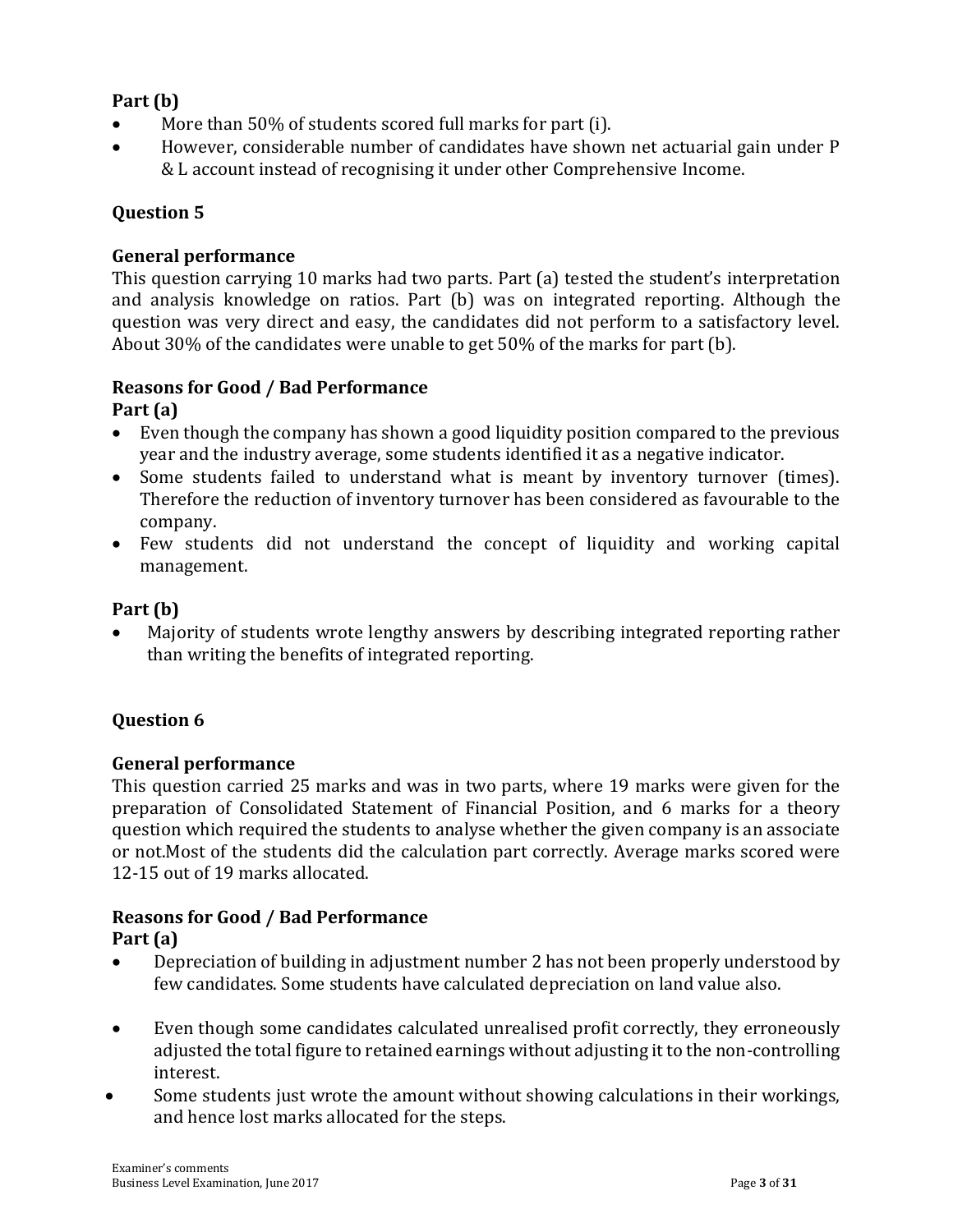# **Part (b)**

- Around 40% of students identified that Bean (Pvt) Ltd cannot be treated as an associate company of Sonic (Pvt) Ltd.
- Most of the students repeated the same facts given in the question and did not clearly state the conclusion.

# **Question 7**

## **General performance**

As in the previous examination, this was a question with 25 marks in total. Student's knowledge on application of the principles in various accounting standards is tested in four different parts.

Significant number of candidates (approx. 40%) scored less than 10 marks. Around 25% of students who attempted this question at the end, did not manage the time properly. Without understanding the action verbs such as "Advise" and "Comment", most of the students did not write the principals behind the adjustments and judgments. This being a '25 mark question', weak performance would have led to quite a number of students not reaching the required pass mark.

# **Reasons for Good / Bad Performance**

**Part (a)** 

- Few students did the calculations correctly without providing proper explanation of the accounting treatments while some students wrote the accounting treatment without the calculations.
- Some students identified the entire value of the bonds as a liability, and failed to recognise the equity component.
- Few students have considered the maturity period of the bond as 9 years, though it should be 10 years. As a result, students have ended-up with a wrong present value calculations.
- Some candidates did not discount the cash flows to arrive at the liability and equity components of the loan. Students have used a lengthy processes to calculate the present value of the liability component, without simply using the annuity factors.

# **Part (b)**

- Only a very few students recognised Windows 10 licence as an operating software which has to be capitalized with the laptops.
- Some students accounted MS Office 2017 licences under current assets, though it is a non-current asset.
- Most of the students have calculated depreciation for 12 months, even though only 3 months were applicable for the current year.
- Some students considered all the items as property, plant and equipment even though MS office and AutoCAD were intangible assets.

# **Part (c)**

 Few candidates did not understand that the given scenario has included a contingent asset as well as a contingent liability.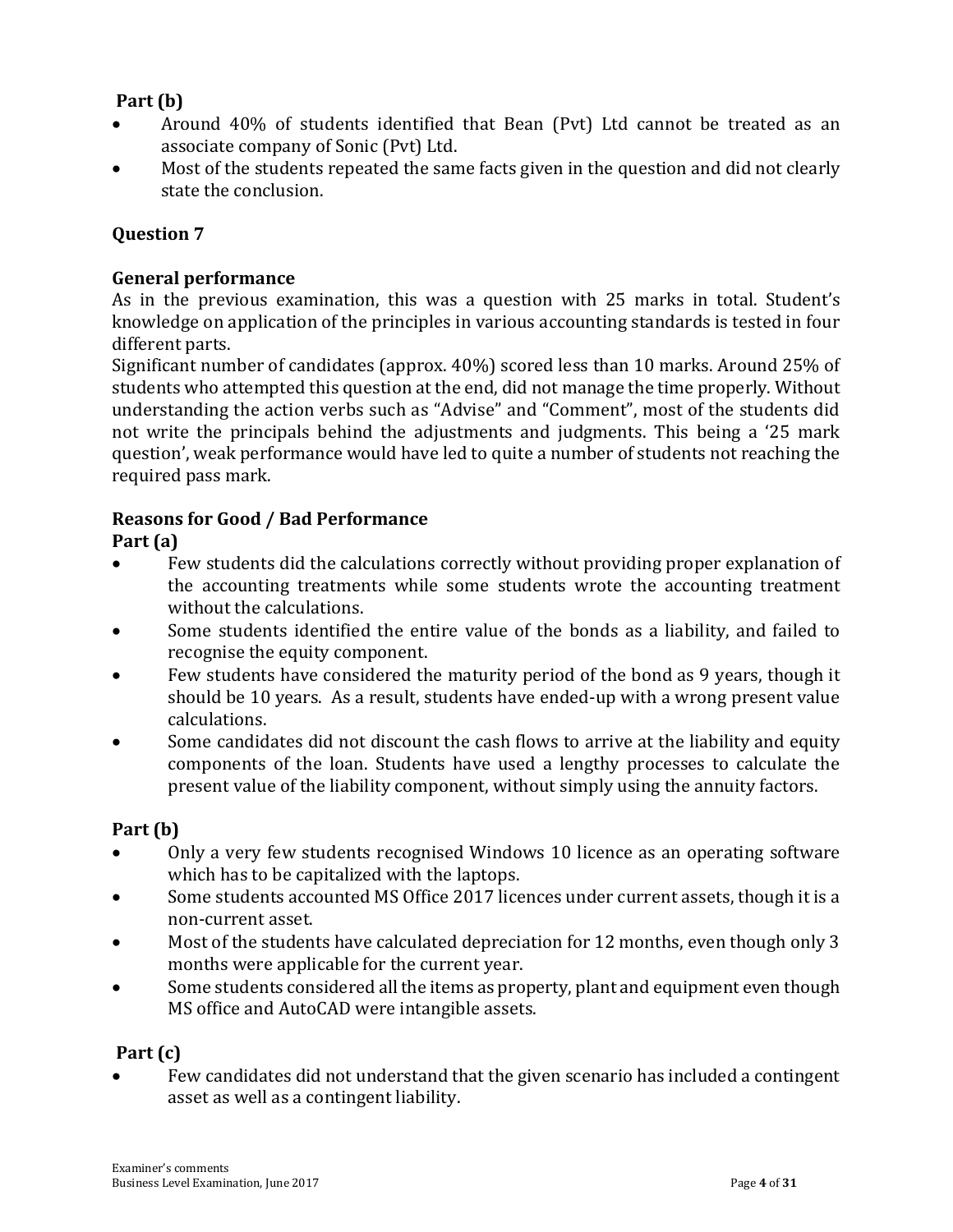- Due to that around 40% of students wrote correct answers for the provision for contingent liability but failed to identify the insurance claim as a contingent asset. Therefore they did not mention about the disclosure requirements applicable for the contingent asset.
- Few students wrote that provision for contingent liability should be accounted through OCI.
- Considerable number of students have not mentioned the recognition criteria for contingent liabilities as per LKAS 37, though it was expected to be mentioned in the answer. Some of the students have incorrectly calculated the liability by recognising only 60% of Rs. 26 million.

# **Part (d)**

- The action verb in the question was "Advise" but some students did only the calculations without understanding the action verb.
- Some of the students failed to recognise the grant related to the training cost as an income related grant. Therefore they have accounted it as an asset related grant and recognised it as an adjustment to the property value thereby computing the depreciation.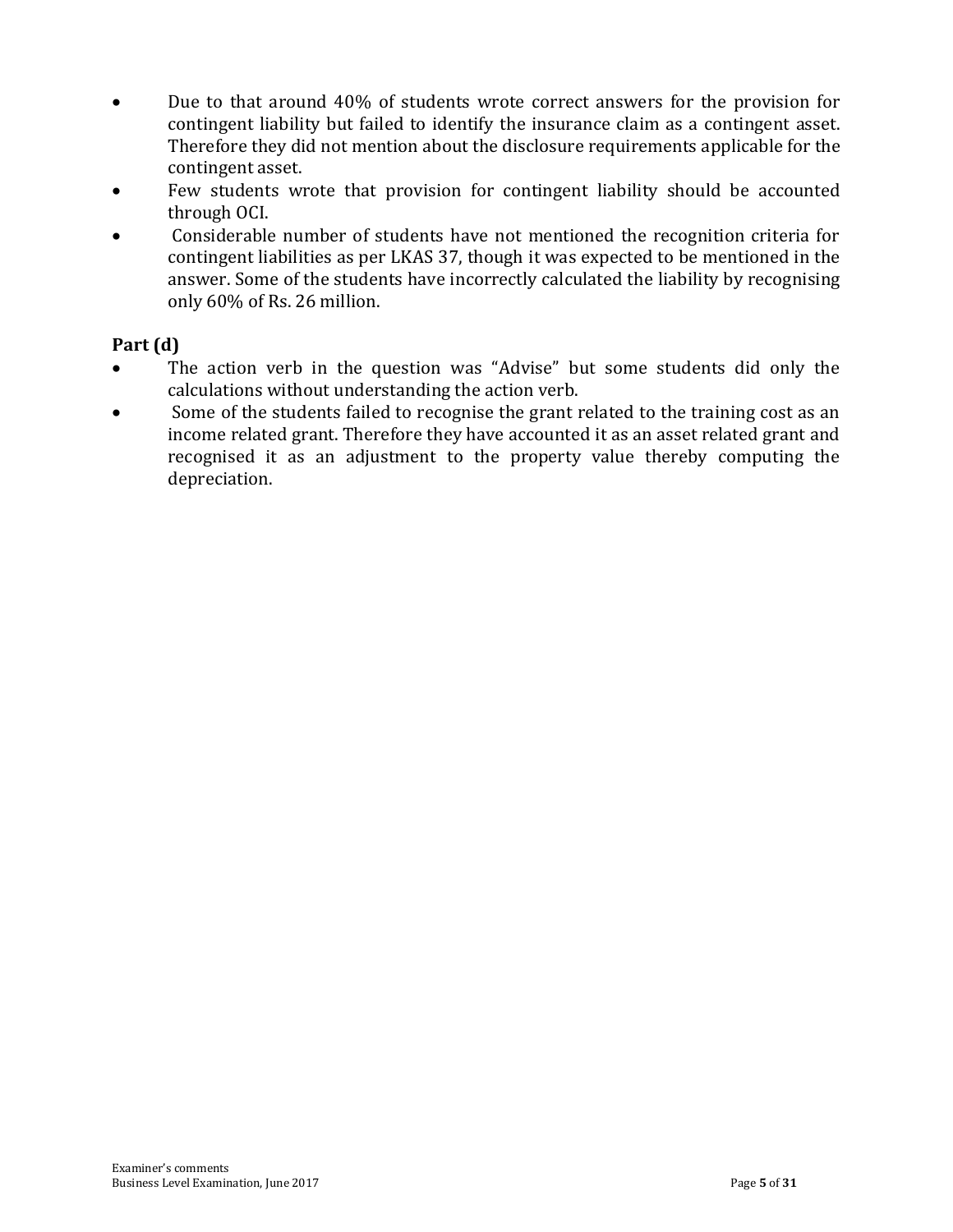

# **KB2 – Business Management Accounting**

# **June 2017**

**Examiner's Comments**

# **Question-wise comments**

#### **General comments about submission of workings**

There were a number of instances where marking examiners could not award marks due to the failure of the candidates to submit workings. When a candidate has made a mistake, and the particular workings is not shown, it may not be possible for the examiner to award marks for the correct steps in the particular workings and possibly also other subsequent steps which would have otherwise earned marks.

#### **General comment about candidates' handwriting**

There were a number of instances, where the marking examiners found it extremely difficult to read the candidates' handwriting. If the examiner is unable to read what has been written, then no marks can be awarded to the illegible section.

#### **Question 01**

#### **General Comments**

The average performance for question 01 ranges from *5 marks to 6 marks* out of 10 marks allocated.

The question is straightforward and tests the candidates' knowledge about *marginal costing and throughput accounting*, especially the computation of *contribution and determination of product mix* in the *presence of bottleneck processes*, under two principles. In particular, the question tests the ability of the candidates to identify and ascertain the profit maximizing product mix when there are more than *one bottleneck process*. The selection of bottleneck process had been a key decision in the answer.

The specific comments and weaknesses observed under each part are as follows

#### Part (i)

Candidates' performance on part (i) was *very satisfactory***.** Majority of the candidates (about 90%) had scored *full marks* allocated to the part. However, a negligible amount of candidates (about 3%) had discussed on how stock valuation differs under *marginal costing* and *throughput accounting,*  without any reference to *contribution.* Some students (about 15%) had given *extensive calculations* taking figures from the question itself, which was not expected by the Examiner.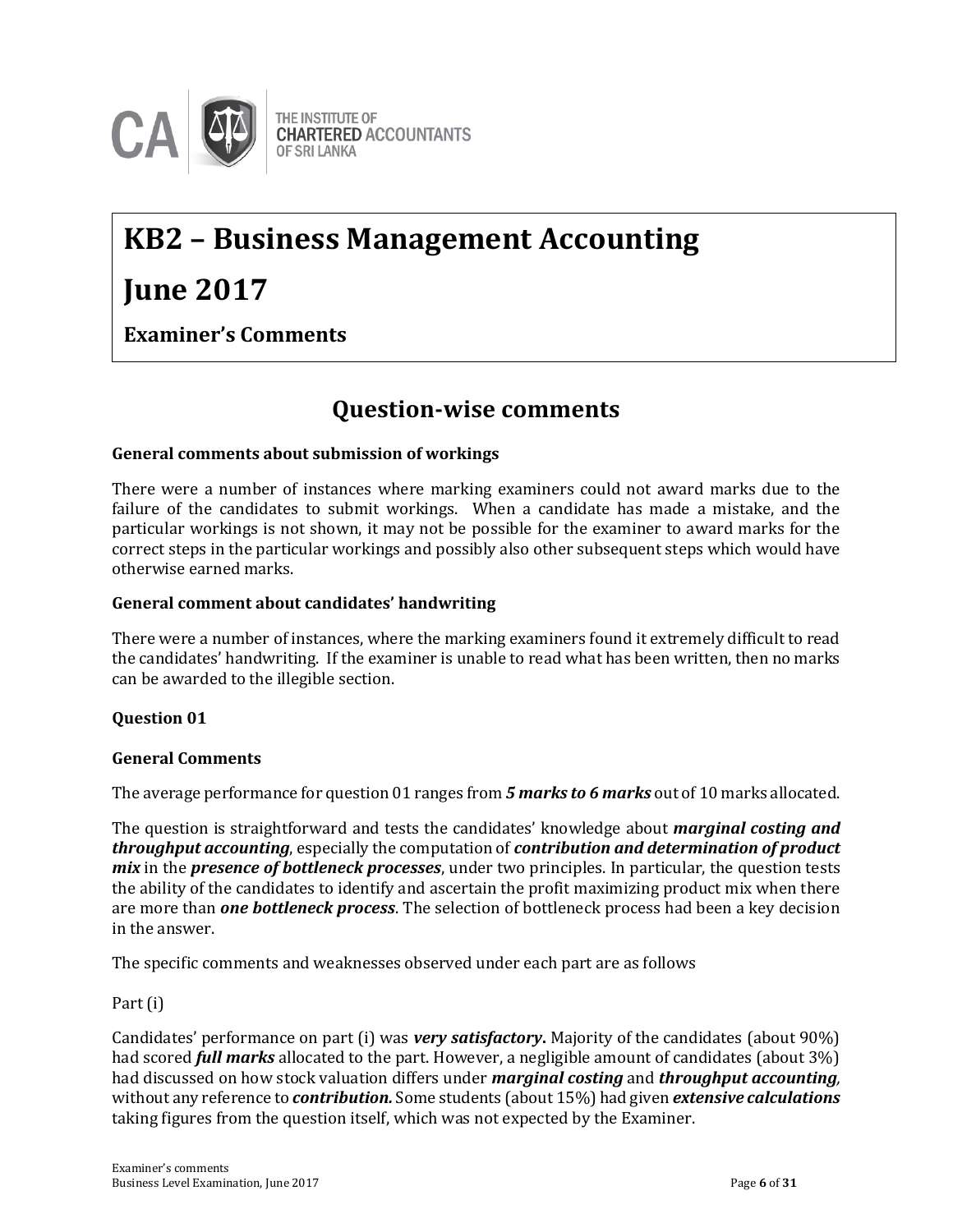#### Part (ii)

Performance of candidates was *somewhat satisfactory***.** Average marks scored on this part ranges from 2 marks out of 3 marks. Large number of candidates (about 70%) had not identified the *"the key process"* under bottleneck (i.e. Y) whereas some poor candidates had identified X as the *only* process under bottleneck, *without reference* to the requirement of the question. The question stated that the product ranking should be done based on the *throughput accounting ratio defined* in the question. Although marks were allocated for identifying both Y and X as bottleneck processes and ranking products based on contribution per limiting factor, all candidates who attempted in a such manner, had not mentioned the fact that the *slack time available in other processes, for example, Z could be utilized for processes under bottleneck.*

Some weak candidates (about 5%) had ranked products dividing *total available time under each process* by the *contribution* (e.g. 3200/112 for B). Substantial amount of candidates (about 60%) had not computed the number of units to be produced from *product B* because they had not identified the *"key process"* under bottleneck. Although the marks were allocated for ranking products on total time required on the whole process (i.e. X+Y+Z) or two process under bottleneck (i.e. X+Y), there *was no consistency displayed throughout* the answer *until the product mix is computed*. That is to say, many candidates (about 50%) had ranked products on all three options (i.e. X, Y, Z) *separately* and computed the *product mix under three options leaving the examiners to chose the best answer*. They displayed poor discipline in academic evaluations. Some candidates (about 30%) had computed profit under each *method* and advised accordingly.

#### Part (iii)

Average performance on this part of the question varies from *2 marks to 2 ½ marks out of 5 marks* allocated. The performance of the candidates on this part of the question *was somewhat satisfactory*. Throughput contribution had been computed by *all most all the candidates correctly*. However, about 70% of the candidates had taken the *total number of hours required per unit* for the computation of throughput contribution per bottleneck resource (E.g. 120/36 for B). As observed in part (ii) of the question, ranking and computation of product mix had been done for *all possible options*, with respect to identifying bottleneck process and *left the selection and advise part to the Examiner.*

A number of candidates (about 50%) had omitted the *variable component of the factory overhead* in the computation of TAR. Many candidates (again, about 70% of the candidates) had been unable to identify the *"the key process"* i.e. process Y in order to compute the *throughput contribution per bottleneck resource*. Some candidates (about 15%) had used product ranking under marginal costing for part (iii) and computed the product mix accordingly. As observed in part (ii), a considerable amount of candidates (15%) had computed profit and loss under throughput accounting and attempted to interpret the results. All most all candidates (about 98%) appear to have not understood the usefulness of TAR as none of them advised that *product B should not be produced as TAR is less than one.* This was largely because of the wrong selection of the *key process under bottleneck.*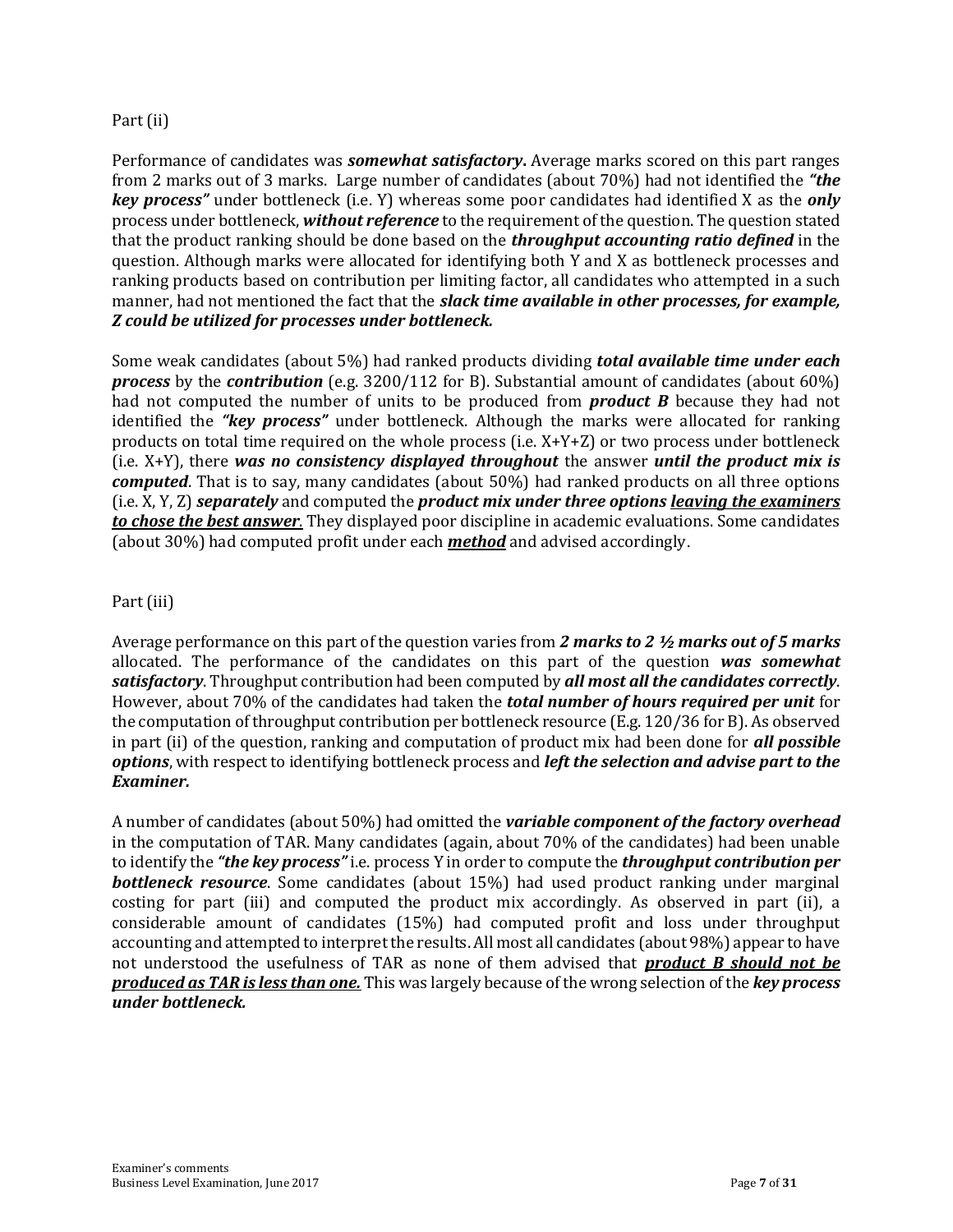Part (a)

Answered satisfactorily by a majority of the candidates. However, some could not state the environmental costs correctly and had given irrelevant answers such as; inventory holding cost, ordering cost etc. The part (ii) required candidates only to state the environmental costs. However, some had wasted their time trying to explain them.

#### Part (b)

Although many had satisfactorily answered this part by identifying liquidity and profitability as the two main objectives of working capital management, some could not explain clearly why these two are sometimes in conflict with each other.

Some had given irrelevant answers like trying to explain the components of the working capital, stating the objectives as minimising risk and maximising returns, aggressive and conservative working capital management.

Some had explained liquidity as holding only cash and the need to invest in stocks to maintain the profitability displaying their lack of understanding of liquid assets.

#### **Question 03**

Part (a)

This part was satisfactorily answered by many candidates. However, some candidates had made mistakes in,

- (i) Calculating the slope of the price demand line,  $y = a + bx$
- (ii) Computing total revenue function in terms of price (p) and arriving at  $dR$  and thereafter

de a construction of the construction of the construction of the construction of the construction of the construction of the construction of the construction of the construction of the construction of the construction of t

unable to proceed or equating it to MR (i.e.) being unaware of the relationship  $MR = dR \cdot dp = dR$ 

- dp dx dx
- (iii) Some who had followed the tabular approach had distributed fixed cost among the units like variable cost.
- (iv) Using incorrect price levels to arrive at the maximum profit (when using the tabular approach) i.e. candidates could not state the price range which has the maximum price.

Part (b)

Answers to this part were poor. Many had mixed up market penetration with market skimming and thus discussed the appropriateness of market penetration instead of skimming. Those who had answered on market skimming could not discuss why skimming is not relevant to the given scenario.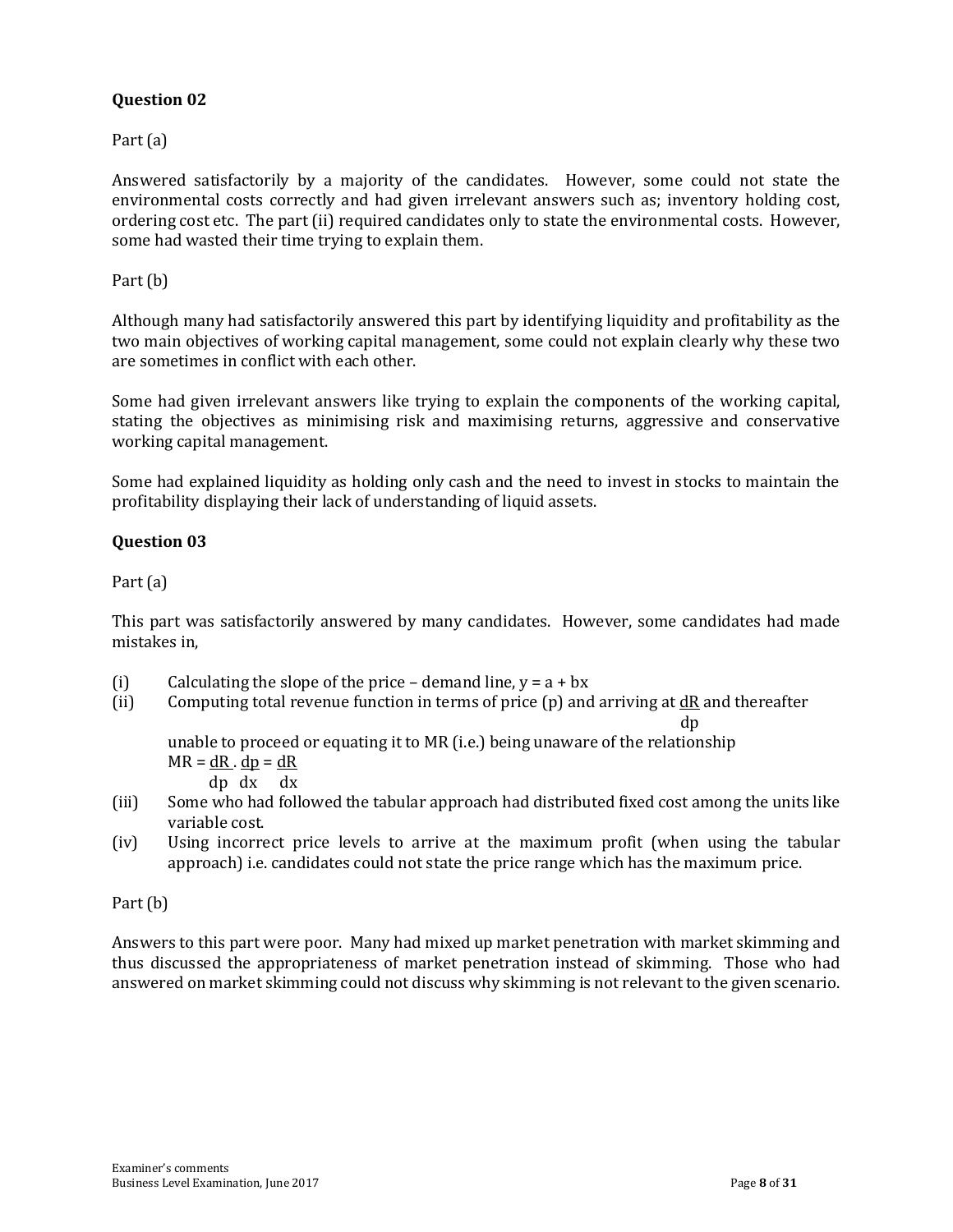#### **General Comments**

The average performance for question 04 ranges from *2 marks to 4 marks* out of 10 marks allocated.

The question is simple and tests the candidates' knowledge about *responsibility centers and the importance of the controllability principle in setting up responsibility centers.* Overall performance of the candidates was not up to the standard.

The specific comments and weaknesses observed under each part are as follows.

#### Part (a)

Candidates' performance on part (a) was *very poor* and the average marks scored by the candidates for this part of the question was *2 ½ marks out of 6* marks allocated. Majority of the candidates (about 60%) had failed to identify and explain the responsibility centers *accurately*. Considerable amount of candidates (about 30%) had just *defined* the responsibility centers by *functional form*, for example, *revenue centers accumulate and make sales whereas cost centers make all types of payments*. Very poor candidates (about 10%) had displayed their unfamiliarity with the understanding of *responsibility centers* as they had identified *marketing, production and IT services* as responsibility centers. Also, another set of candidates (about 35%) had provided *very general answers* which were *unacceptabl*e, for example, *revenue centers are the units that generate revenue and cost centers are the units that incur costs.* These candidates appeared to have *not understood* and *read* the question carefully as the question requires to *explain the responsibility centers* with respect to *responsibilities* (or even accountability) of managers or center heads. A large number of candidates (60%) had failed to mention that center managers or respective centers are *only accountable for controllable major components* (e.g. controllable sales of a sales center/ controllable costs of a costs center etc.). An expected answer should have carried, very briefly, *an example for each center* and how the *performance of each center could be measured* (i.e. *one or two* measures would have been sufficient). *All most all candidates* had not mentioned that investment centers *carry additional responsibility* (in addition to sales, product cost, and profits) for *investments, capital employed including working capital* of the Company.

#### Part (b)

Performance of the candidates was *very poor***.** Average marks scored on this part range from *½ a mark to 1 mark out of 4 marks*. The question requires the candidates to identify and explain the application of *controllability principle* in setting up responsibility centers.

In particular, the students were required to *demonstrate* that centers must ensure *uncontrollable elements are eliminated*, or at a minimum, *distinguished* between *controllable and uncontrollable*, from the scope of center managers so that the *reporting responsibility* is *within the purview of the managers*. Only a negligible amount of candidates (about 5%) had explained this clearly. Also, all the candidates (99%) had missed out the fact that *performance evaluations of the center managers/heads* must be based on *measurable targets,* significantly *influenced* (within the control) by the center managers/heads.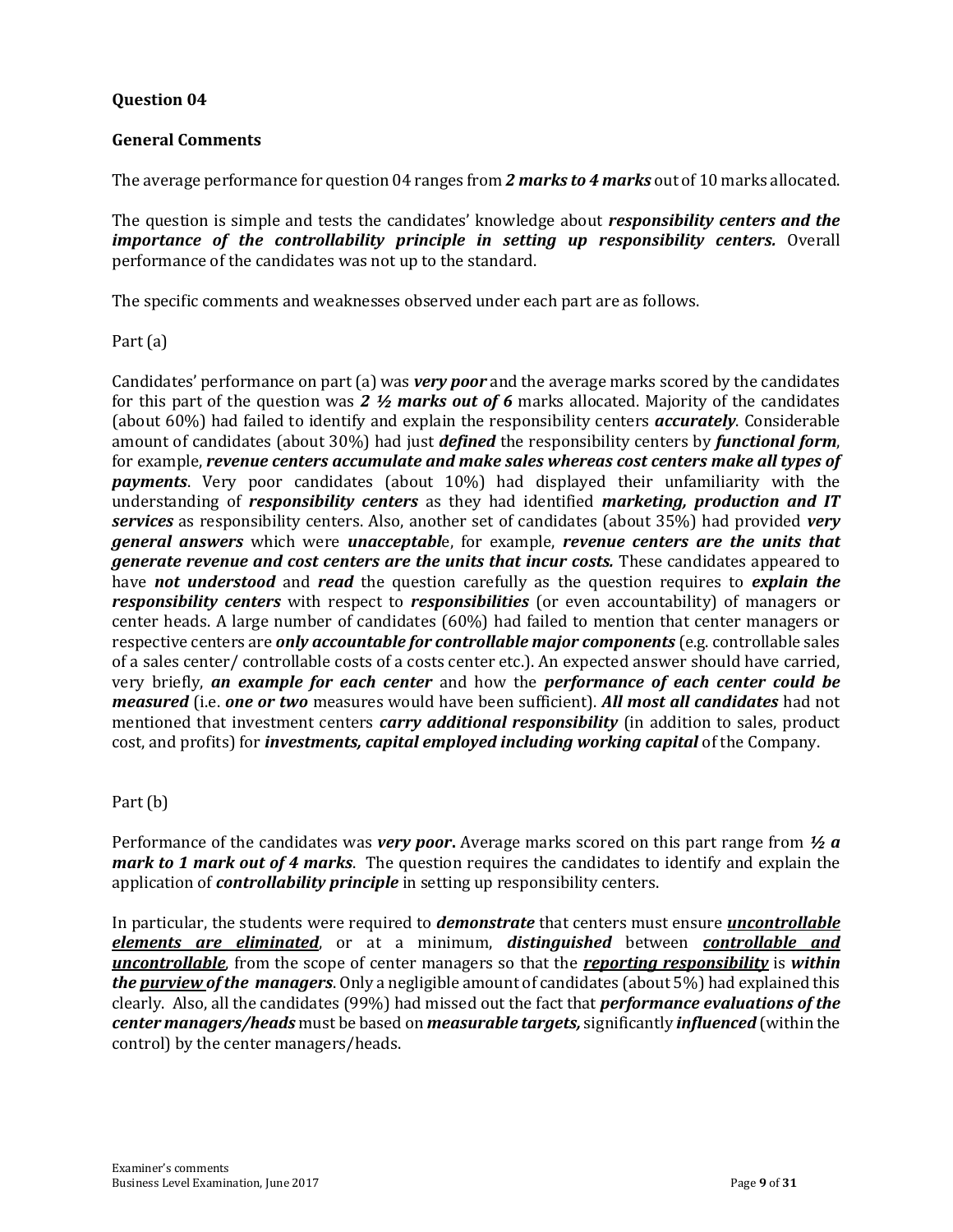Performance in the question was poor with approximately 20% of the candidates either did not attempt the question or scored zero.

Common mistakes made by the candidates were;

- (i) Though the question states that the company's present overdraft balance of Rs. 50 million is accruing interest at 15% per annum and any excess money can be placed on deposits at 12%, many candidates had used this deposit rate to work out the interest cost on debtors without realising that the company has to pay an overdraft interest even after the proposed settlement discount scheme is implemented.
- (ii) Calculation of interest on the increase in credit sales rather than the interest on increase/decrease in debtors.
- (iii) Bad debts being provided on cash sales.
- (iv) Very few candidates have calculated the average credit period after the change (39 days) and compared with the existing credit period (75 days). The answers to part (b) were poor with many attempting to answer the part without the necessary calculations of the average credit period after the proposed settlement discount scheme.

#### **Question 06**

#### **General comments**

Majority of the candidates hadn't answered the question satisfactorily. However, a few candidates had scored high marks. The question consisted of four parts testing the candidates' knowledge on the learning curve, budgeting, planning and operating variances as well as feedback and feed forward controls.

Part (a) required the candidates to compute the revised labour and variable overheads budget without flexing, taking into account the learning effect, where the impact of the learning effect applied only to the first 1,000 units produced during the month. The marks allocated to the part was 07.

In part (b), where the mark allocation was 4, the candidates were required to prepare a budgetary control statement (flexed budget) for the month taking into account the learning effect.

Part (c) required the candidates to compute the planning and operating variances for labour efficiency and variable overheads efficiency to score 6 marks.

The requirement in part (d) was to discuss the differences and usefulness of feedback control and feed forward control techniques for WPL to manage its operations efficiently. Eight marks were allocated to the part.

#### **Specific comments**

The candidates' performance in part (a) was poor. It appeared that most of the candidates were not aware of how to calculate the total time needed to produce 3,000 units, where the learning effect was applicable only to the first 1,000 units produced during the month (9,000 units being produced during the first 3 months). Only a very few computed the cumulative average time per unit and the total time to produce the first 9,000 units, 9,999 units and 10,000 units and the incremental time for the 10,000<sup>th</sup> unit, in order to compute the correct total time required to produced 3,000 units. Some candidates had substituted 3,000, the budgeted production for the month for x in the learning curve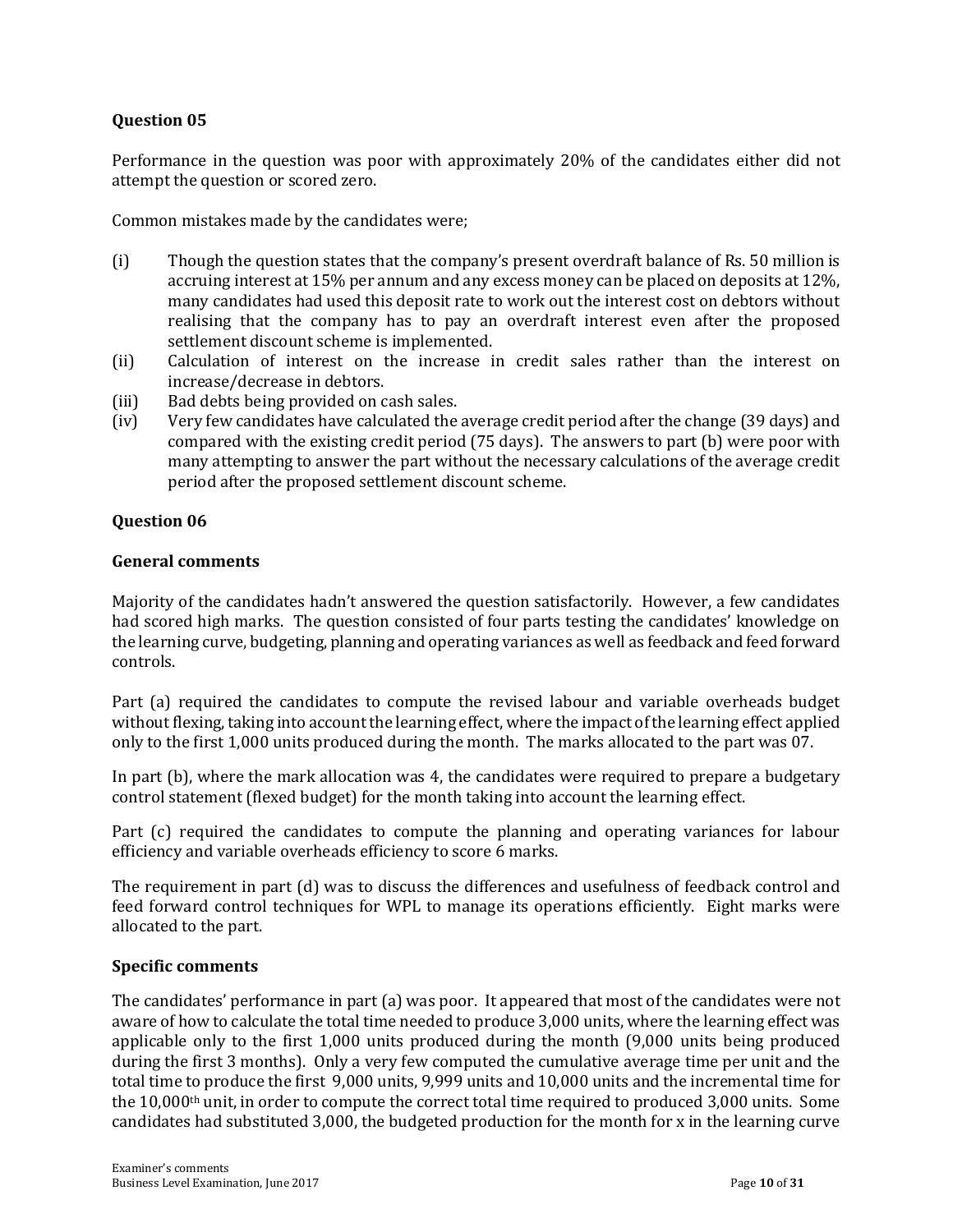formula and used the resulting cumulative average time per unit to calculate the revised labour hours for the fourth month. Some candidates had obtained the difference between the cumulative average time per unit for 9,000 and 10,000 units and multiplied by 1,000 to compute the total time for 9,001 to 10,000 units. A number of candidates had calculated the standard labour rate per hour and VOH absorption rate per hour incorrectly, Rs. 2,000 and Rs. 1,500 being the most common, although more than half the candidates had computed the rates correctly.

The performance of the candidates in part (b) was average. Many candidates had failed to compute the direct labour and variable overhead costs correctly for the flexed budget. A number of candidates had ignored the fact that the fixed cost would not change with the change in the quantity produced. Further, many candidates had calculated the revised budget for 3,000 units, instead of the flexed budget for 2,500 units.

Candidates' performance in part (c) was not satisfactory. A considerable number of candidates appeared not to have known that operational variance is the difference between the revised budgeted hours for actual production of standard rate per hour and the actual hours at standard rate per hour and the planning variance is the difference between the original and revised budgeted hours for actual production at standard rate per hour. Hence, they had computed the original and revised budgeted hours based on the budgeted production, instead of the actual production. Further, many candidates had used the actual cost instead of the actual hours at the standard rate to compute the operational variances. Some candidates had used an incorrect standard labour rate per hour and standard VOH absorption rate per hour in computing planning and operating variances for labour efficiency and VOH efficiency.

Candidates had performed satisfactorily answering part (d) of the question. Many candidates had differentiated between the feedback control technique and the feed forward control technique. However, many hadn't discussed the usefulness of these control mechanism to WPL. Many candidates failed to recommend the control mechanism that would be beneficial to WPL. Further, a very few candidates mentioned the fact that under feed forward control the future expectation is usually generated by using the information that was not available at the time the original plan was set.

Part (d) was best answered.

#### **Question 07**

Part (a)

Performance poor, with many candidates misinterpreting the information given in the question and/or misinterpreting the requirements of the question.

#### Misinterpretation of the information

The following information given in the question has been misinterpreted.

" If MDB wins project X, it will not consider any price reduction when bidding for project Y. The probability of MDB winning both projects in that event is 48%".

Some candidates have misinterpreted the above information and have taken the probability .48 as the probability of Y given X occurring (probability Y/X) and not the probability of both X and Y occurring (probability X&Y).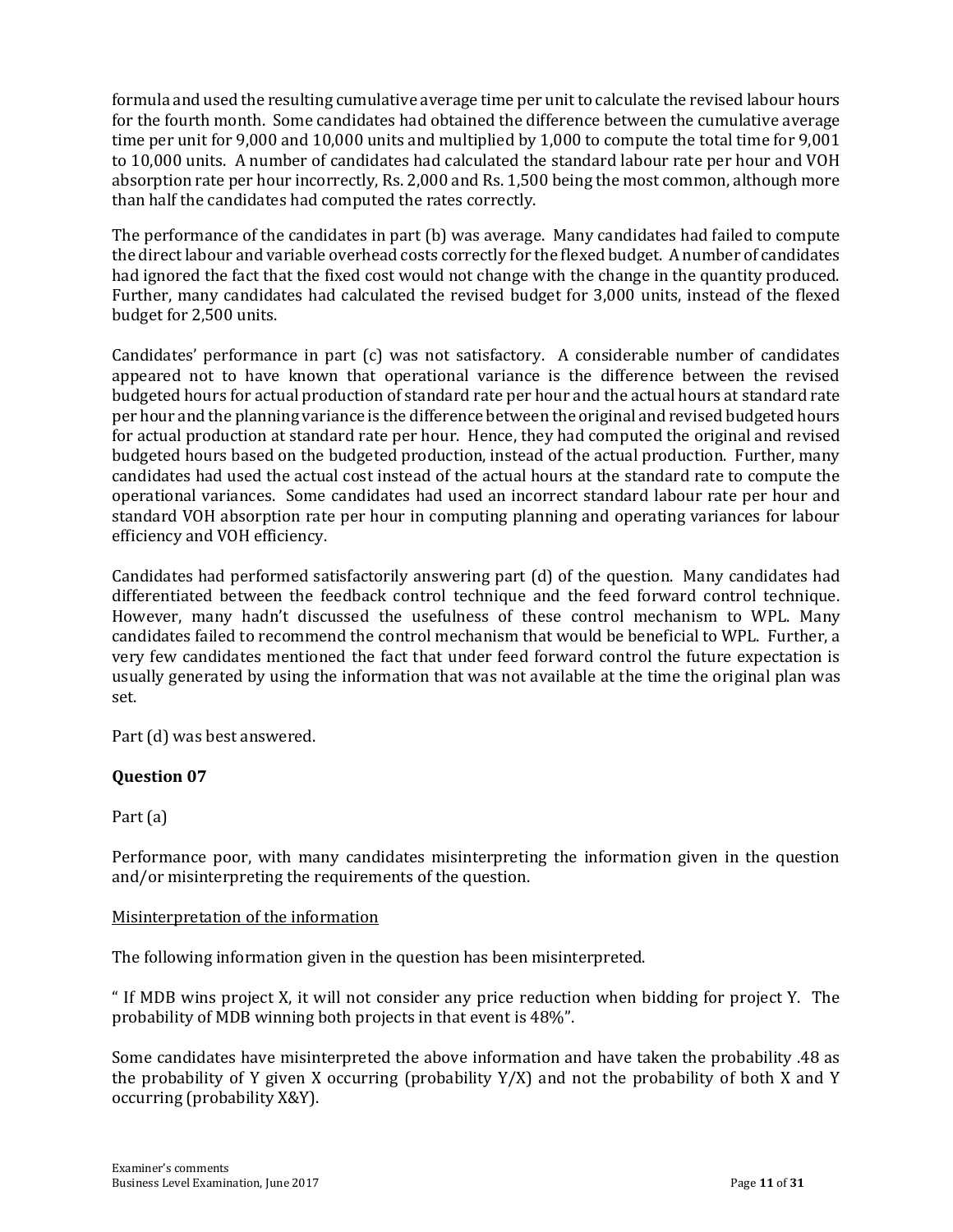#### Misinterpretation of the requirements

Part (a) requires the candidates to assess the following probabilities.

- (i) The probability of winning Y after winning X, having quoted X at normal price.
- (ii) The probability of losing Y after winning X, having quoted X at normal price.
- (iii) The probability of winning Y after winning X, having quoted X at reduced price.
- (iv) The probability of losing Y after winning X, having quoted X at reduced price.

Some candidates have misinterpreted the above requirements and have worked out joint probabilities instead of the conditional probabilities (i.e.) have calculated the probabilities of winning/losing the projects X and Y, by interpreting the word after winning X as winning both the project X and Y. (since project X precedes project Y)

#### Part (b)

Many candidates were unaware of the basics of construction of the decision tree:

- Every decision tree starts from a decision point with the decision options that are currently being considered. Many had not identified that the main decision point is quoting EXE at Normal/Reduced price. Instead, some have started the decision tree with winning/losing EXE, not realizing that these are outcomes arising from the decision choices.
- Distinguishing decision points from outcome points (i.e.) a circle is used as a symbol for an outcome point (a square is used as symbol for decision point)
- When a decision taken now leads to other decisions taken in the future, the decision tree should be in chronological order from left to right (first decision should be drawn on the left)

#### Part (c)

This part was poorly attempted. Many were unaware of the methodology in evaluating a decision tree. Many were unaware that evaluating a decision tree involves calculating the expected values starting from the right hand side and working backwards towards the left hand side and the current decision under consideration.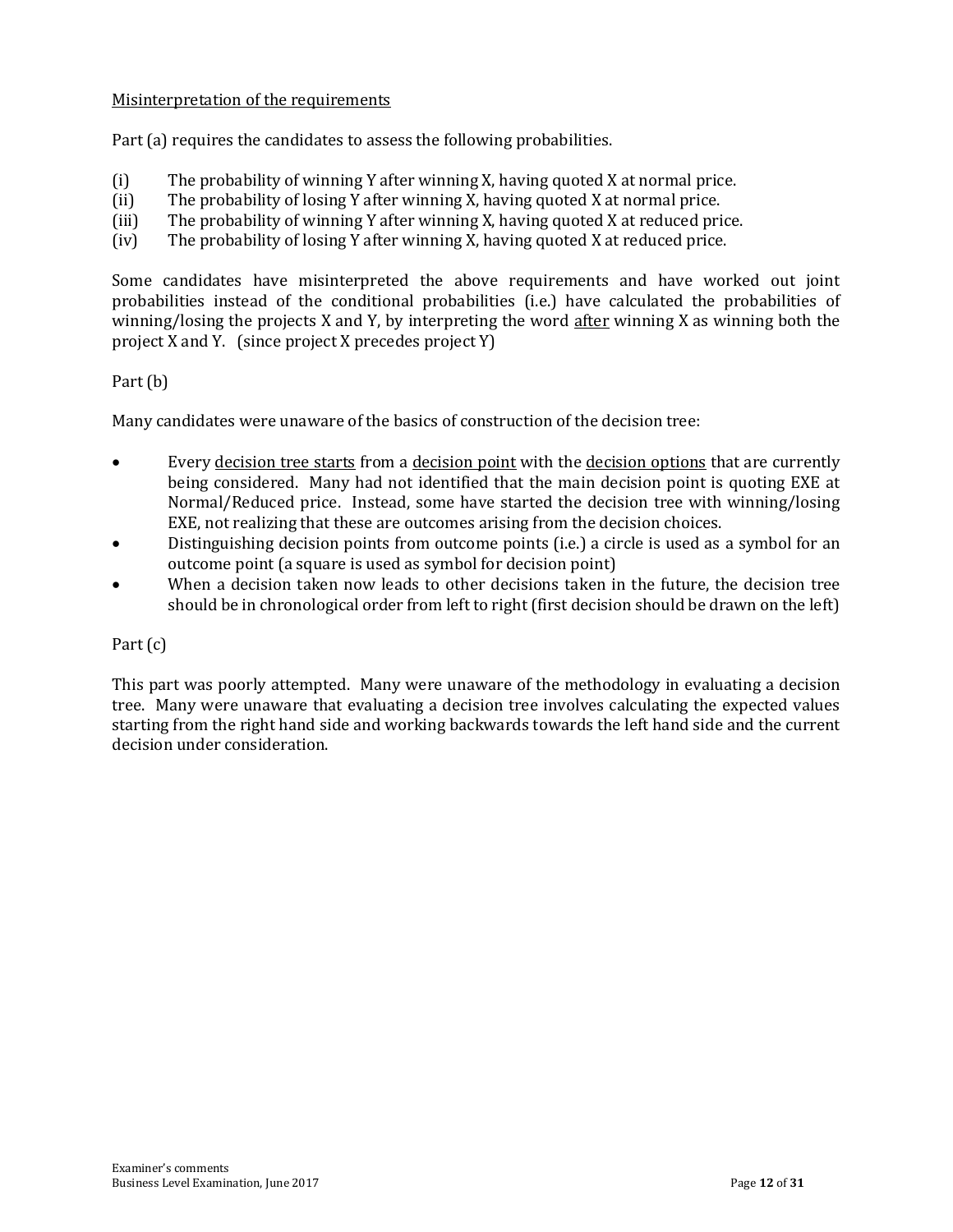

# **KB3 – Business Law and Tax**

# **June 2017**

#### **Question-wise comments Examiner's Comments**

# **Question 01**

- (a) Candidates are expected to explain provisions in relation to forming of single shareholder (sole shareholder) companies as laid down under section 4 (2) of the Companies Act. Some candidates understood the section correctly but some others have not understood the question correctly. They have confused the Secretary to Treasury with the company secretary. They had expressed the view that the company secretary cannot hold shares in the company i.e. secretary is not authorised to own shares of the same company. Therefore, Chathura Senarathne who held shares on behalf of the government cannot be the sole shareholder of a company i.e. it is not possible for Chathura to be the sole shareholder of a company even though he holds shares on behalf of the government in his capacity as Secretary to the Treasury of Sri Lanka.
- (b) (i) Question asks to explain the role of the company secretary as laid down in Panorama Development Ltd vs. Fidelis Furnishing Fabrics Ltd. Some had made reference to section 221 and stated that every company shall have a secretary and had explained further the requirements that should be followed in appointing a secretary. Some others had explained persons who are disqualified to appoint as secretary to the company and the required qualifications for person to be appointed as a secretary of a company or certain functions, which are not coming under the purview of the company secretary.
	- (ii) Question asks as to who will have the power to remove the secretary from the office of company secretary though some had furnished the correct answer as per section 221. Some others had gone and explained the procedure followed in appointing a company secretary/ registration of a secretary.

Some others had expressed the view that shareholders have the power to remove the secretary by passing a special resolution at an AGM or EGM or Registrar of Company has the power to remove the company secretary.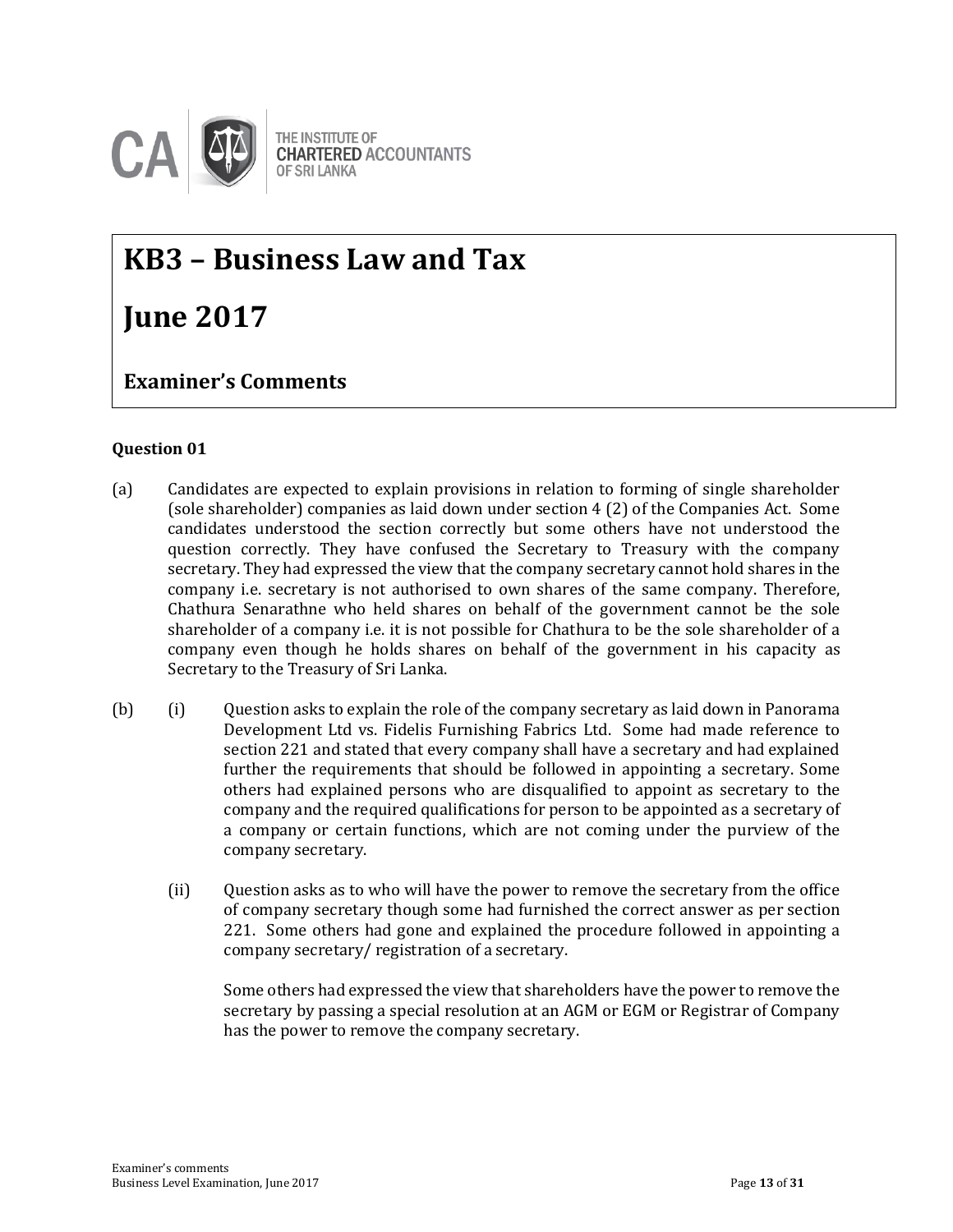- (a) Candidates were expected to explain how a pre-incorporation contract can become binding on the company when it is incorporated since there are changes in the new Companies Act. In their answers they had dealt with case law Kelner vs Baxter which is no more valid for company law in Sri Lanka. Some others had stated the company is not under obligation to ratify the pre-incorporation contract and the promoters are personally liable for the affected party.
- (b) Some had correctly stated 2 duties of promoters. Whilst some others had stated duties in general and explained areas such as;

He should act in good faith for the best interest of the company and they are liable to third parties with whom the pre-incorporation contract was made and so.

- (c) This part requires to summarise 3 methods that can be utilised to reimburse the cost incurred by promoters to incorporate the company and to obtain payment for the services rendered by them. Some were familiar with those methods while some were not familiar with it and had explained various areas which were not relevant. In the answers candidates had stated that as per section 42 of the Companies Act payments to promoters are made by issuing shares as follows.
	- Company seeks to pay them by issuing shares.
	- A percentage of the net amount of the consideration received by the company in issuing shares or debentures.
	- Directors of the company can approve the amounts due to promoters and so on.

#### **Question 03**

- (a) Majority of the candidates did not know the features of ordinary shares and preference shares and had furnished their own assumed answer on the basis of the names of the shares. In their answers they had covered some areas such as;
	- i. Ordinary shares represents equity capital or stated capital and preference shares represent debt capital.
	- ii. Ordinary shareholders are the real owners of the company whilst its preference shareholders are creditors of the company.
	- iii. Ordinary shareholders are invited for the AGM/EGM of the company and preference shareholders are not invited for them.
- (b) A fair percentage of candidates were familiar with section 06 of the Companies Act and had furnished acceptable answers. A majority of candidates were not familiar with the said section and had dealt with some irrelevant areas such as;

Section 17 (1) objects containing in Articles of a company.

Section 49 (1) issuing of preference shares by a company.

Section 67 (2) redemption options available for redeemable preference shares.

Section 68 redemption of preference shares at the option of preference shareholders and so on.

Few others had expressed the view that the consideration payable on redemption of shares has to be calculated by referring to a formulae or required to be fixed by a suitable qualified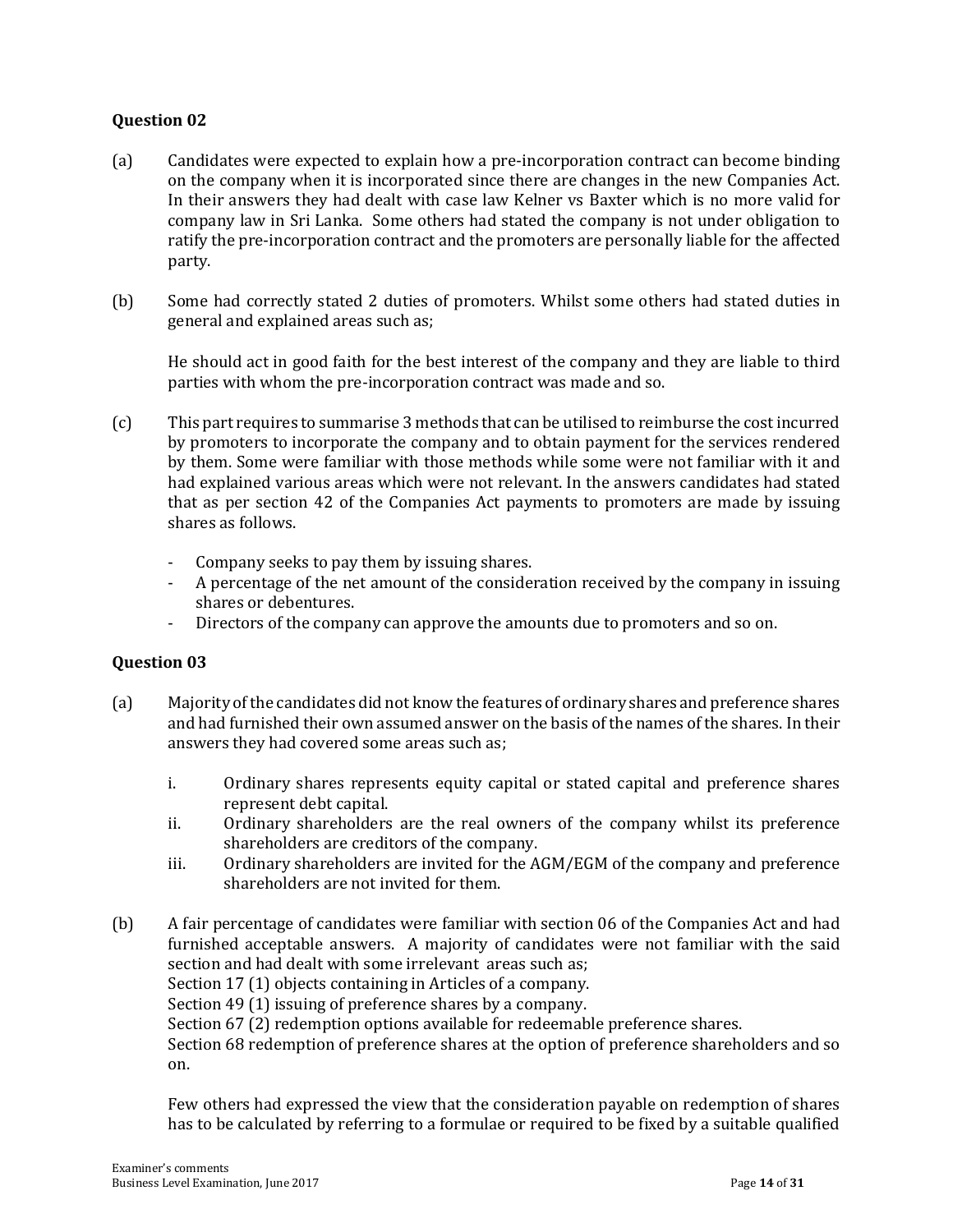person who is not associated with or has no interest with the company affairs and the directors are responsible to do the same.

#### **Question 04**

(a) The question requires to explain the procedure to be followed in passing of a resolution in lieu of a meeting as laid down under section 144 of the Companies Act. Some candidates were familiar with the section and had furnished some satisfactory answers. This is very simple as they had the Act with them for reference while answering the question.

But many others had not correctly understood the question and had explained some irrelevant areas like procedure to be followed in appointing the directors of a company, procedure followed for passing a special resolution, procedure followed in calling for an AGM/EGM, instances where company need not call for an AGM, removing of directors from the post in terms of section 206, provisions laid down under section 143 re-passing of special resolution and so on.

(b) (i) Question requires to explain the main difference between a shareholders' voluntary winding up and a creditors' voluntarily winding up as per provisions laid down in the Companies Act.

> Some candidates instead of explaining two differences had explained some areas such as;

- Explaining as to what is meant by shareholders voluntarily winding up or creditors' voluntary winding up.
- Who can be appointed as an administrator.
- Explaining situations under which shareholders can wind up the company voluntarily as per section 319 and circumstances under which a creditors voluntarily winding up can take place and so on.
- (ii) Though some had correctly explained instances where an administrator may not be appointed, many others had furnished incorrect answers including the following;
	- Explaining the procedure followed in appointing of an administrator and remuneration payable to him.
	- Realisation of assets of the company by the administrator and accounting for them.

#### **Question 05**

- (a) Some candidates had furnished acceptable answers whist a majority had failed to do so. In their answers they had dealt with areas including the following,
	- Explaining the term insider trading.
	- Berty has got the information not from an insider of the company but he got the information from an employee who works at the CSE.
	- Employees of the CSE have a duty not to give insider information to outsiders and so on.
- (b) Many candidates were not capable of explaining as to what is meant by alternative dispute resolution (ADR) and had mentioned that,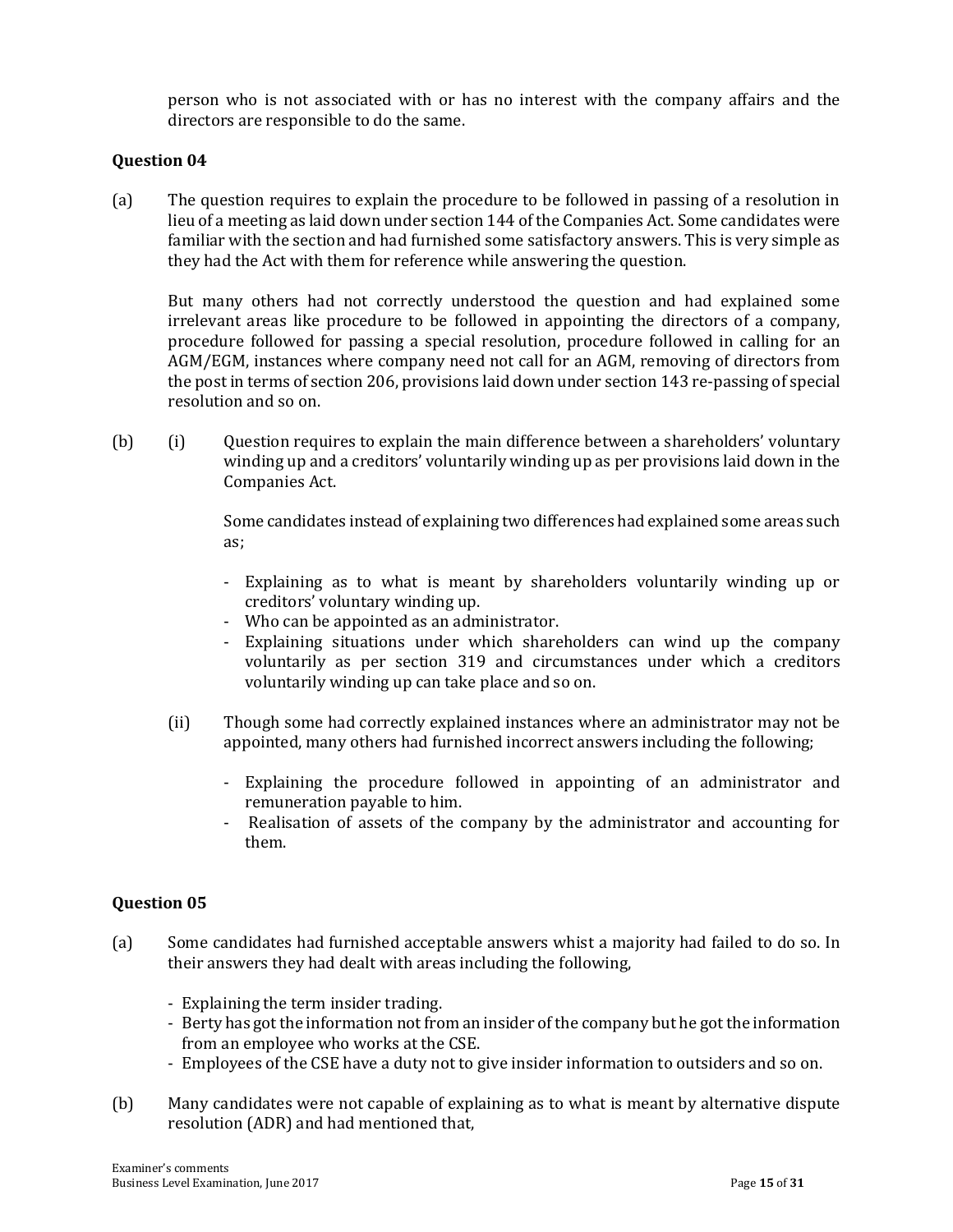- Mediation is a process, where parties at dispute engage the assistance of a neutral third party to act as a mediator.
- It usually points out to the parties the probable consequence of failure to mediate.

It could be observed that some candidates had reproduced the functions of the CMCSL as stated in page 158 of the study text. It appears that candidates have copied what is in page 158 of the study text in the Companies Act and taken into the examination hall and had reproduced their answer to this particular part of the question. It could be observed that even in some previous examination they had followed this practice.

# **Business Taxation**

#### **General comments**

- 1. The subject matter tested in all the questions were within the syllabus and adequately covered in the study pack published by CA Sri Lanka.
- 2. Overall performance in the paper can be considered as fairly satisfactory. Around 35% of the candidates scored 50% or more of the allocated marks.
- 3. The standard of all the questions can be considered as reasonable at this knowledge level being neither too difficult nor too easy.
- 4. The model answers appear to be well planned and structured and can be considered as a reliable guide to marking examiners.

#### **Question 06**

This is a two part question.

Part (a) required candidates to assess the income tax liability, tax credits and balance tax payable by a resident company engaged in the business of manufacturing packing materials for the domestic market. The question included calculation of the statutory income from the following sources:-

- (i) Trade This included an adjustment to profits.
- (ii) Dividends Foreign, unit trust.
- (iii) Interest Corporate debt securities.

The question also included identification of items eligible for qualifying payments relief under section 34.

Part (b) required candidates in relation to a private company to:-

- (i) Calculate the dividend tax payable on voluntary distributions.
- (ii) Identify the minimum dividends that should be distributed to avoid deemed dividend tax and to state before when such distributions have to be made.
- (iii) Compute the deemed dividend tax when the distribution falls short of the minimum that should be distributed and to state before when such tax has to be paid.

#### **Specific comments**

Majority of the candidates made a good attempt at the question and scored over 50% of the allocated marks. Generally candidates displayed excellent skills in the presentation and identification of the statutory contents of a corporate income tax computation. They demonstrated sound subject knowledge in:-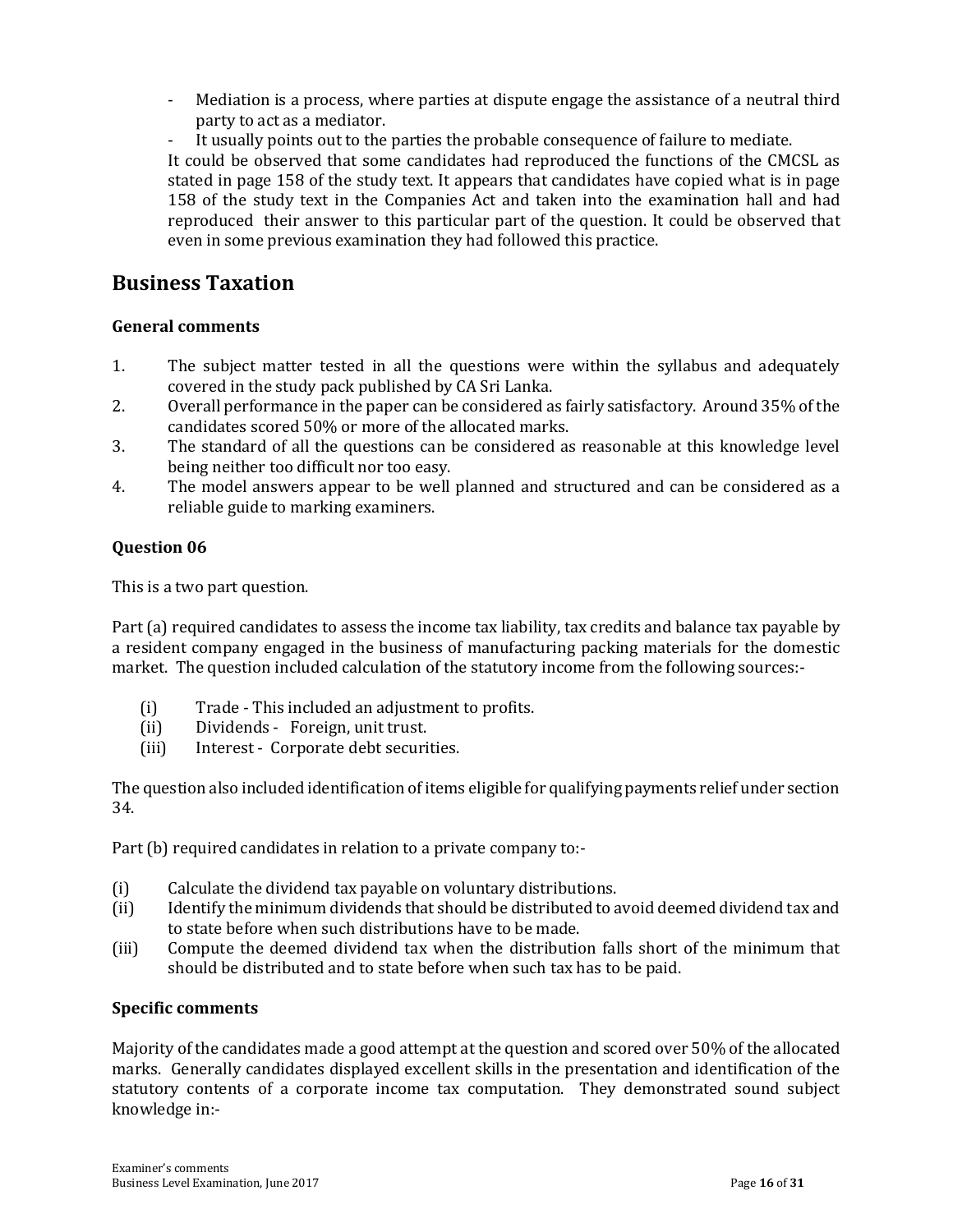- Identifying and computing the statutory income from different sources.
- Identifying allowable/disallowable expenses and charges under section 25 and section 26 of the Inland Revenue Act.
- Identifying qualifying payments relief under section 34.
- Identifying tax rate applicable to a subsidiary of another company.
- Identifying tax credits.

Where mistakes were made, those generally related to:-

#### **Instances where information given in the question were not understood.**

In part (b) (ii) the amount of the distributable profit is given in the question. However, a few students wasted valuable exam time and computed the distributable profit using the available data.

#### **Instances where the requirement was not understood by the candidates.**

- (i) Foreign travel The intention of the examiner was to test the candidates' knowledge of section 26 (c) – foreign travel in connection with any trade or business, and section 26 (h) capital expenditure. Majority of the candidates treated the total expenditure as disallowed or allowed subject to the limitations.
- (ii) Entertainment expenditure The intention of the examiner was to test the candidates' knowledge of section 26 (e) – entertainment expenses, and section 26 (f) – entertainment allowance to executive officer.

A good number of candidates merely disallowed the total expenditure without displaying knowledge.

#### **Errors in principle/shortcomings in technical knowledge.**

- (i) Computation of adjusted profit from trade or business. A good number of candidates commenced the computation taking the revenue instead of net profit. This approach is both complicated and time consuming with consequent waste of valuable exam time earning no extra marks.
- (ii) Rent income A few candidates appeared to be ignorant of section 217 and treated the ground rent received by the company as a source of income under section 3 (g).
- (iii) Capital allowance A good number of candidates claimed capital allowances in respect of buildings under construction and furniture not put to use during the year of assessment.

#### **Question 07**

The question required candidates to:

- (a) Assess the income tax liability and balance tax payable by a sports club for the year of assessment 2016/17.
- (b) (i) compute the VAT liability for the quarter ended 31 March 2017.
- (ii) list four (04) particulars that should be included in a valid 'tax invoice".
- (c) (i) mention the information to be disclosed in a return of income.
	- (ii) state whether the club is required to furnish a statement of accounts and schedules when submitting the nature of income.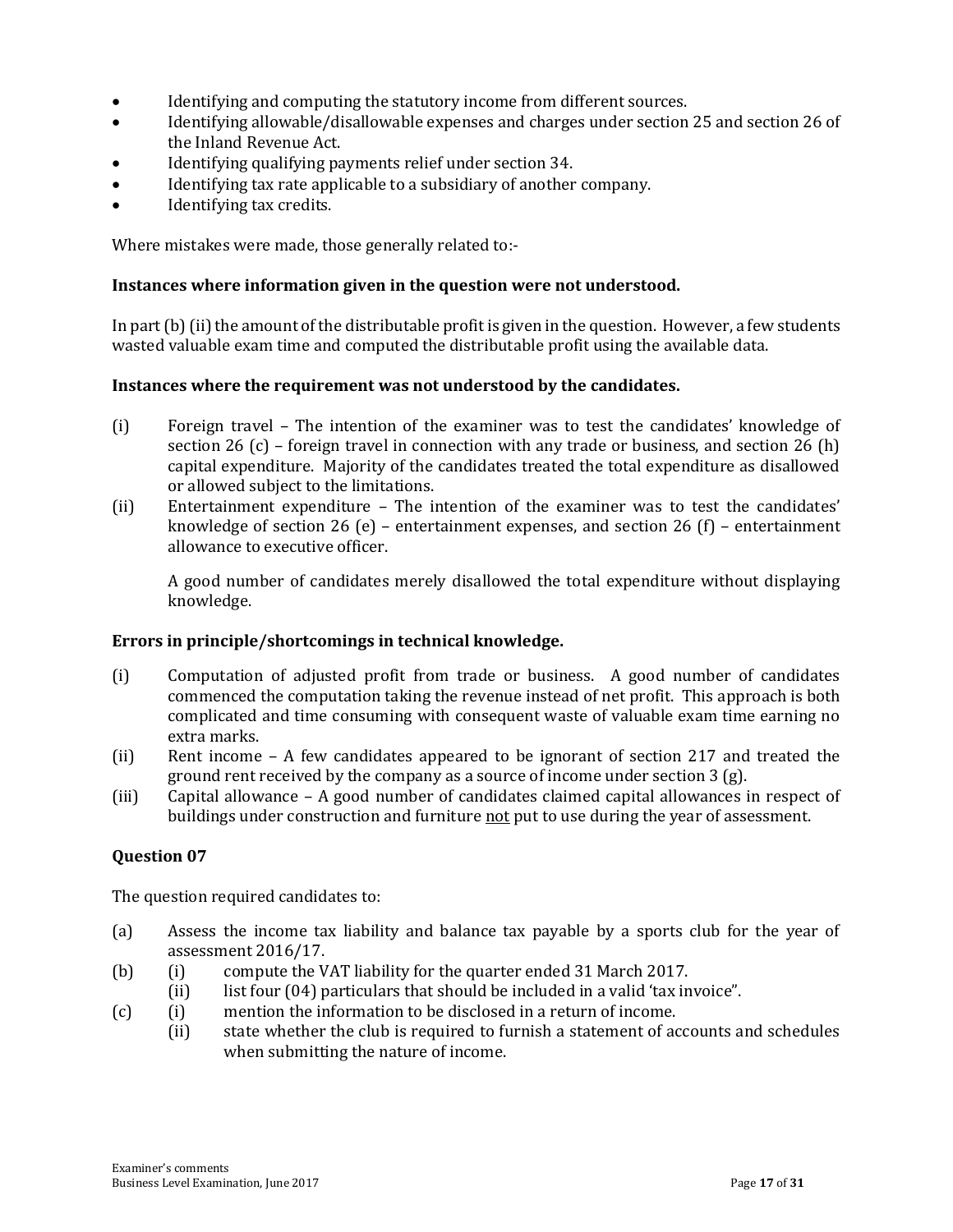#### **Specific comments**

Majority of the candidates performed well in the computational parts [07 (a) and 07 (b) (i)] of the question. Generally candidates displayed excellent knowledge and skill in the preparation and presentation of the income tax computation of a sports club.

However, overall performance in the theory parts [07 (b) (ii) and 07 (c) (i) & (ii)] of the question was very poor. As mentioned in my earlier comments, students do not appear to devote sufficient time to read the Inland Revenue Act or the study pack published by CA Sri Lanka. Besides, poor communication (language) skills is yet another contributory factor for the poor performance.

#### **Instances where information given in the question is misunderstood.**

The question states that income and expenditure are net of Value Added Tax (VAT). Some candidates misinterpreted this and treated the taxable supply as inclusive of VAT.

#### **Instances where the requirement from the candidates are not understood.**

The question requires to explain whether the club is required to furnish a statement of accounts and schedules when submitting the nature of income. A good number of candidates merely answered "yes" or "no" without mentioning the threshold of turnover or profits.

#### **Errors in principles/shortcomings in technical knowledge**

- (i) A good number of candidates appeared to be confused as to the basis on which a club is taxed.
	- E.g. 1. The club is deemed to carry on a business. Therefore, the club is liable to pay tax on business income OR investment income whichever is higher.
	- E.g.2. The club is deemed to carry on business. Therefore, the club is taxed on the business income.
- (ii) Computation of adjusted trade profit

A good number of candidates computed this commencing from turnover instead of net profit. This approach is both complicated and time consuming. This is a waste of valuable exam time earning no extra marks.

(iii) Rent income

A significant number of candidates treated this as part of the statutory income from trade or business. Income from rent is assessed under section 3 (g) and not under section 3 (a).

(iv) Qualifying payment

A good number of candidates did not know that the donation of goods to an approved charity for the provision of institutional care for the sick and needy is not eligible to claim qualifying payments relief under section 34.

(v) Capital allowance

A good number of candidates claimed the allowance in respect of crockery and cutlery.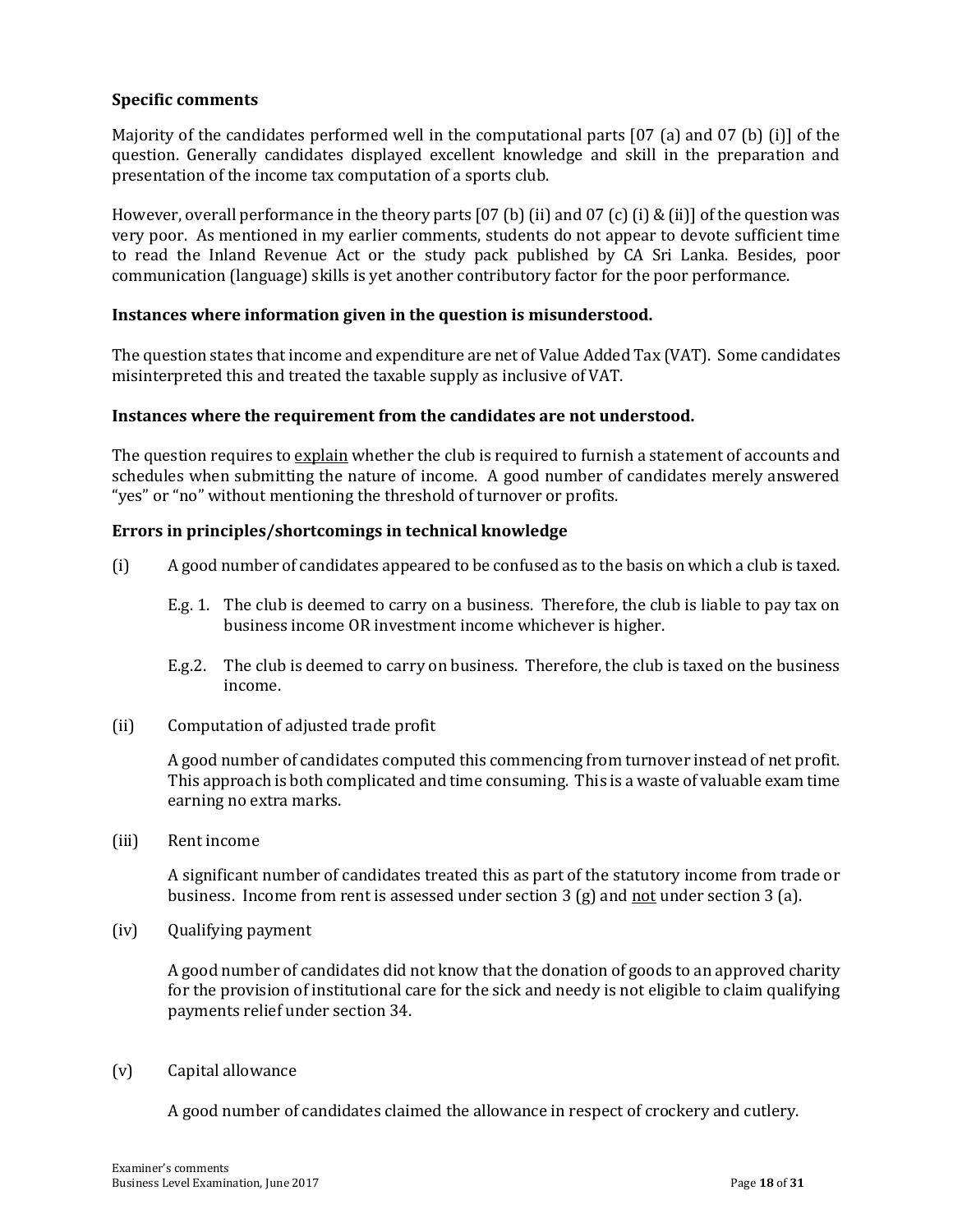- (vi) Value Added Tax
	- (i) A significant number of candidates included only the entrance fee and subscription fee under taxable supply.
	- (ii) More than 90% of the candidates did not know that the collections from sale of lottery tickets are liable.
	- (iii) More than 90% of the candidates did not know that the taxable supply in respect of lottery ticket sales is net of lottery winning awarded.
	- (iv) A few candidates demonstrated poor knowledge of concepts.

| E.g. Total Input VAT         | XX |
|------------------------------|----|
| Less: disallowable input VAT | XX |
| VAT payable 15%              | XX |

#### **Mistakes made in the application of concepts/formulae**

(i) Whether the club is deemed to carry on business depends on the proportion receipts from members bears to the gross benefits of the club. A good number of candidates made mistakes in the numerator (receipts from members) or the denominator (gross receipts of the club) or both.

| E.g. | Entrance fee         | XX |
|------|----------------------|----|
|      | Subscription         | XX |
|      | Receipt from members | XX |

(ii) In computing output VAT a good number of candidates took only entrance fee and subscription as taxable supplies.

#### **Common mistakes made by candidates**

- (i) In part (b), only a very few candidates (less than 10%) correctly identified the taxable supply in respect of sale of lottery tickets.
- (ii) In part (b) (ii), majority of the candidates did not mention the requirements to furnish statements of accounts and schedules when submitting the return of income.

#### **Good side of the answers**

- (i) A good majority of the candidates displayed good knowledge of the format and presentation of income tax computation of a club.
- (ii) Only a very few candidates did not know the rate of tax applicable to a club.

#### **Any other comments to be communicated to candidates**

Devote some time to read (a) Inland Revenue Act, together with the amendments

(b) The study pack published by CA Sri Lanka.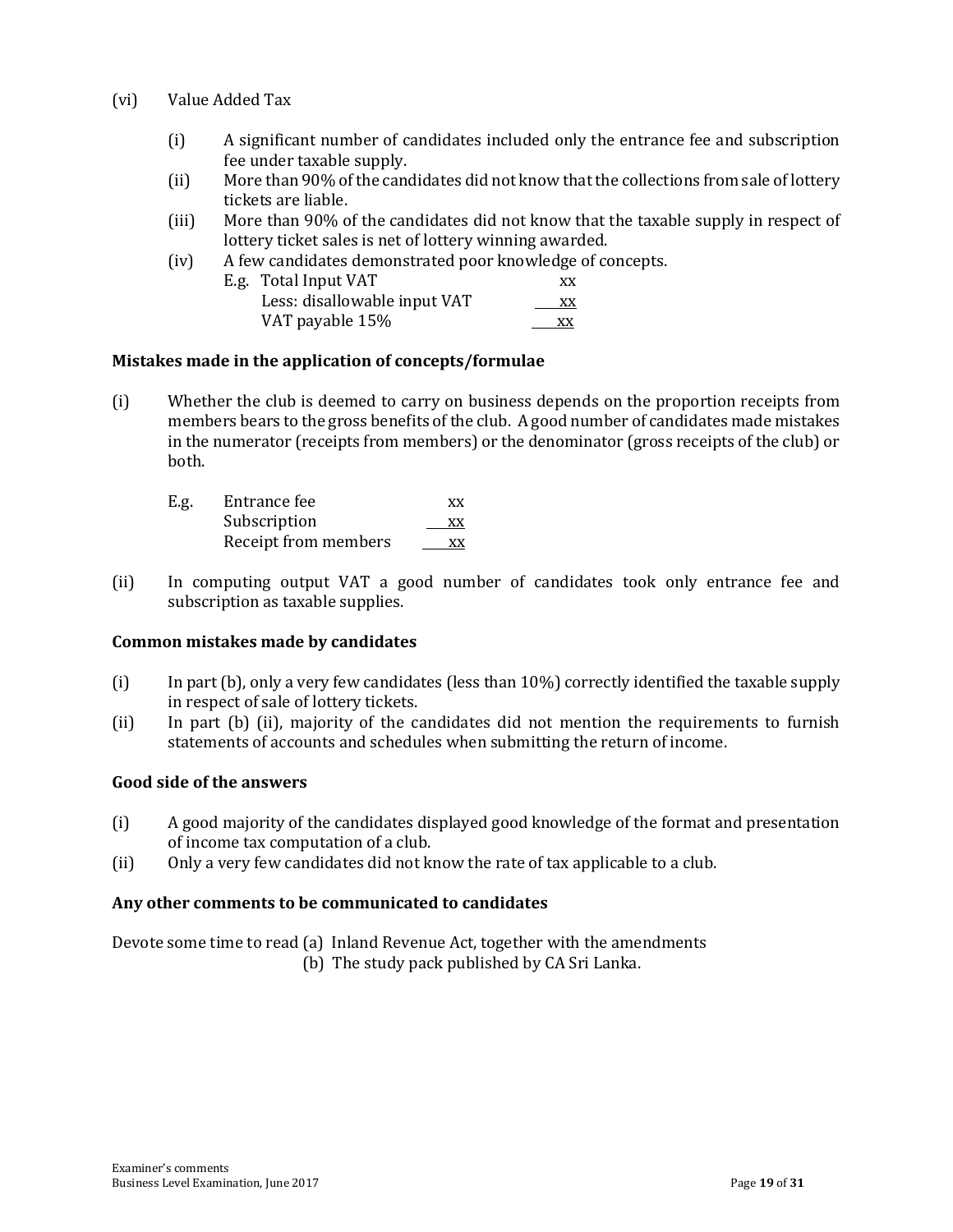

# **KB4 – Business Assurance & Ethics**

# **June 2017**

#### $\mathbf{S}$ **Examiner's Comments**

### **General comments**

The examination consisted of two sections. Section 1 contained five questions for 10 marks each. Section 2 contained two questions of 25 marks each. As previous examination sessions, to score well in the exam candidates needed to demonstrate good technical knowledge. In this exam well prepared candidates demonstrated an ability to use their knowledge to relate their answers to the requirements of the questions. Generally, candidates were able to demonstrate good time management and address the required number of questions. However, many candidates appeared to have lost focus on the requirement and gave answers which are irrelevant and couldn't gain sufficient marks.

#### **Specific Comments**

#### **Question 01**

#### **Part (a)**

It was required to analyse the threats to independence arising when carrying out the audit from the matters noted in the given scenario. Majority of the candidates were able to provide relevant answers. There were some who had not understood the question and wrote that Sarath will face a self-review threat as he has joined the client. It may be due to lack of technical knowledge or due to communication skills.

#### **Part (b)**

It was required to identify the safeguards to mitigate the threats identified. Many have produced relevant answers. There were irrelevant answers such as;

Familiarity threat-inform the audit committee Self-interest-third party review

#### **Part (c)**

In this part it was expected to state matters that affect the form and content of working papers of the audit. Many candidates have not understood the question requirement, they wrote only the contents in a haphazard manner. Some have written irrelevant answers such as;

- The clients name
- The clients address
- Materiality level
- Objective of the test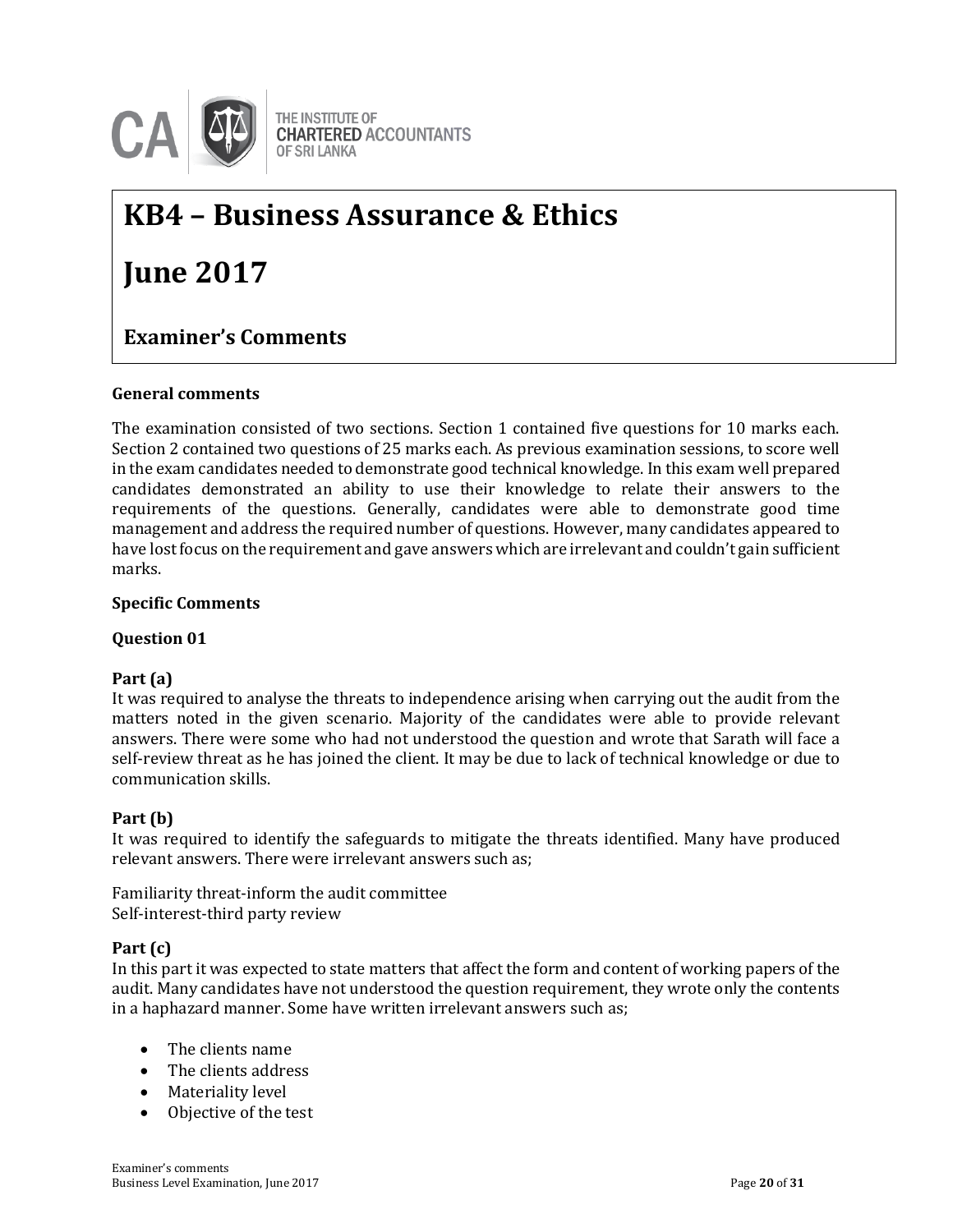#### **Part (a)**

It was required to identify effective controls in the purchasing system. Many were able to produce relevant answers, but some have just copied the facts given in the question without identifying the controls.

#### **Part (b)**

It was required to propose audit procedure to test the effectiveness of the controls. Majority was able to produce relevant answers but there were some who wrote irrelevant answers as they have written test of details instead of test of controls. Irrelevant answers;

- Reconciliation of the control accounts
- Check journal entries

If the candidates followed the controls in the given scenario they could have produced relevant answers.

#### **Part (c)**

It was required to state control objective relating to the purchasing system. Those who have studied the text book have produced relevant answers. The control objective should be the objective for the test of controls based on the facts given in the scenario. Some have written general answers such as;

- To evaluate effectiveness of the operation
- To avoid frauds and errors
- Introduce segregation of duties

#### **Question 03**

#### **Part (a)**

In this question it was expected to prepare an analytical review of the given information. Many have answered well. There were some who calculated only the variance of revenue, as a result they obtained less marks.

#### **Part (b)**

It was required to assess risk areas that require further audit work. Some have written business risks instead of audit risks such as the quality issue will affect the reputation and company goodwill. Some have identified the areas without analyzing as an audit risk such as finance cost, administrative cost

#### **Question 04**

#### **Part (a)**

It was required to analyze related party relationships and transactions referring to the scenario. Some have produced relevant answers. Some have identified the correct party as the related party but either they analyzed that incorrectly or not analyzed at all such as;

Silva – As he holds majority of shares Ramani- As she is the wife of the chairman Asanka-As he is the adviser

Those answer scripts demonstrated the lack of technical knowledge of the candidates.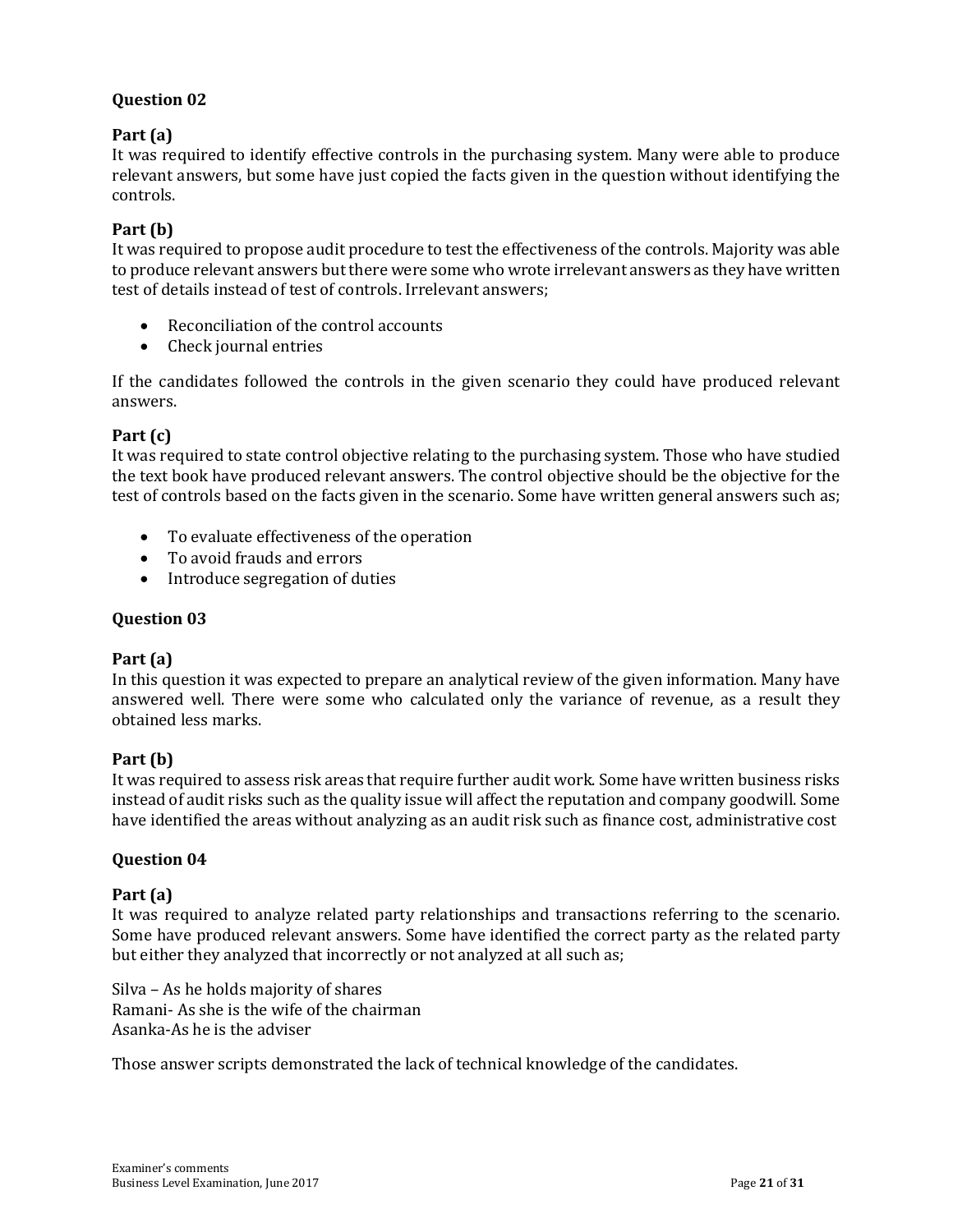## **Part (b)**

It was required to outline the procedure to identify the risks associated with related parties. Many candidates were unable to identify the procedure. As the question is to identify the risks the auditor should review and inquire, many have written that the auditor should obtain necessary documents. It would not help to identify the risks. There were irrelevant and incomplete answers such as;

- Obtain age analysis of debtors-answer should be to review the debtors schedule in order to identify related party transactions and the associated risks.
- Obtain movement of related parties-answer should be to check the transactions with the identified related parties to see whether any risks.
- Obtain confirmation from related parties- answer should be to review the confirmation from banks to see whether there are any guarantors to the entity.
- Obtain letter of representation- it would not help to identify risks
- Obtain prior year working papers-The answer should be to review
- Inquire management- answer should be to verify whether the transactions with the related parties are to be disclosed

#### **Part (c)**

It was asked to state benefits of using audit software to perform test on computer files and data bases. The only relevant answer produced by many was that the benefit is that it reduces time and can perform calculations more quickly than manually. As in the previous occasions it reflected that the knowledge in IT field is very poor. It reflected that many have not studied the text book.

#### **Question 05**

Part a; It was required to explain condition that may cast doubt about the going concern. Many have produced relevant answers.

Part b; It was required to outline the impact on the audit report. Some have written only to include an emphasis of matter paragraph as a result they have not scored full marks. The candidates should be mindful that as 4 marks have been allocated to analyze the issue and write why such paragraph should be included. The examiner expected the candidates to be aware of that there is material uncertainty regarding going concern and that has been disclosed and the opinion and the audit report should be based on that. There were some candidates who explained the situation but did not write the impact on the audit report. Some have written irrelevant answers such as;

- Disclaim the opinion
- Modify the opinion
- Carryout further audit procedure

#### **Part (c)**

It was required to outline the impact on the audit report due to preparation of two audit reports. Many candidates have not understood the question requirement. 20% of the candidates produced satisfactory answers which reflect that there is no ambiguity in this question. The candidates who have not answered well have demonstrated poor communication skills and poor technical knowledge.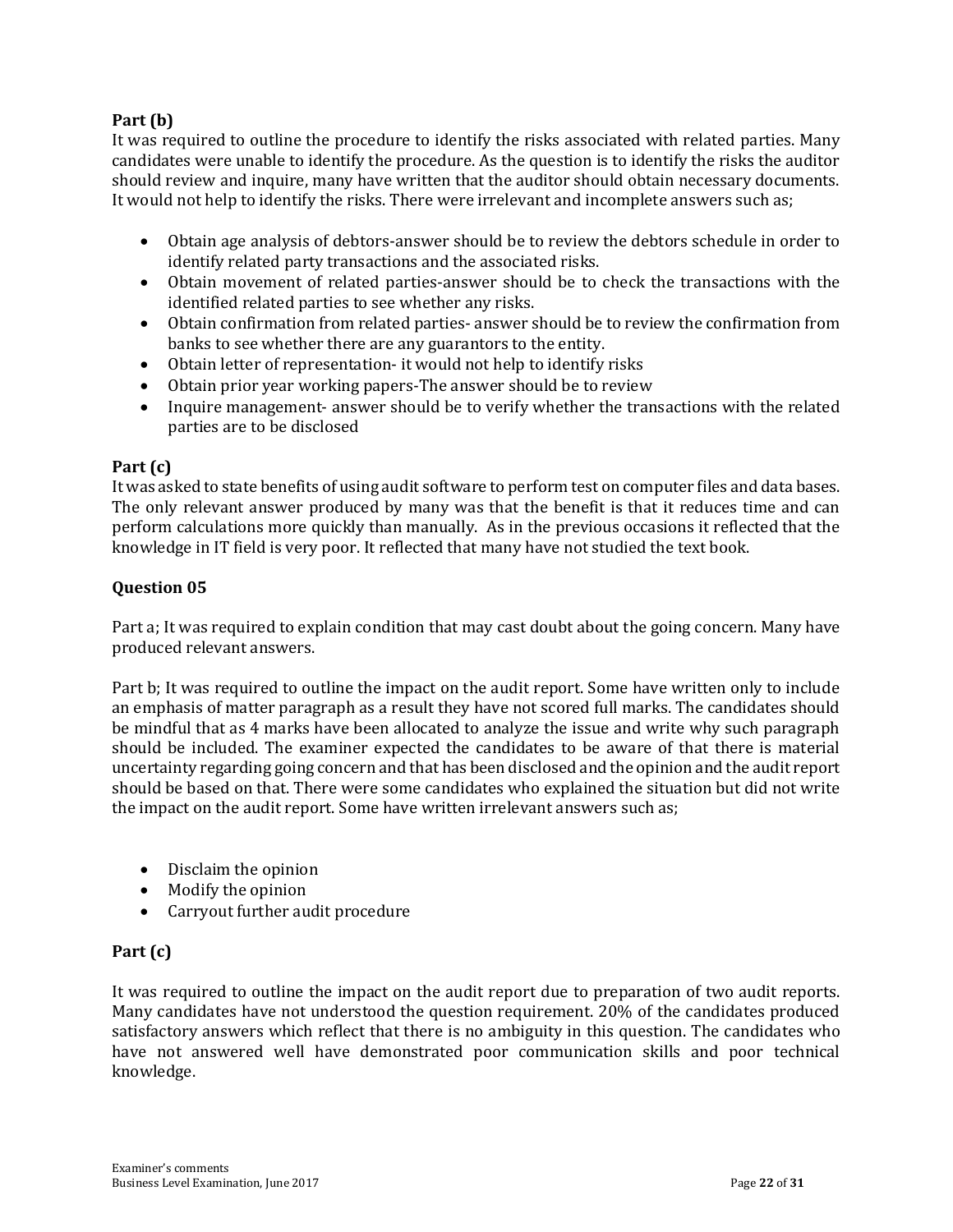#### **Part (a)**

It was required to identify the items that should be included in the audit engagement letter. The performance was satisfactory. Some have mixed up with the contents of management letter. Some candidates have written irrelevant answers such as;

- Name of the audit firm
- Date and the Signature of the auditor
- Period of the audit
- Clients name
- Management representation without identifying the management responsibilities

#### **Part (b)**

It was required to recognize fraud red flags that indicate possible fraudulent activities in the given scenario. Candidates who had clear knowledge about the fraud red flags were able to obtain full marks allocated for this part. Some have misunderstood the question. A red flag means a warning of danger. It was not understood by many and had explained fraud risk factors. Some have written irrelevant answers such as;

- that the compensation package of CEO and the CFO depends on profits and there is a huge risk.
- CEO should be appointed at the AGM

Some candidates knew that the internal audit division operates under restrictive management conditions, but explained incorrectly as there is management override there will be frauds.

#### **Part (c)**

It was required to recognize possible fraud risk factors and state the condition referring to the scenario. Some candidates have recognized the fraud risk factors but they have not written the condition in the fraud triangle correctly, as a result obtained less marks. It was also noted that similar answers to the part b of the question was written as fraud red flags such as CEO attending the audit committee meeting, and unusual journal entries are available. CEO being a dominant character decides the scope of the internal audit division. In order to avoid risks there should be an independent line of communication with the audit committee.

#### **Part (d)**

This part of the question was a theoretical question. It was asked to outline ways in which the internal audit department can assist the board of directors. Some candidates were unable to understand that it is a theoretical question and written facts referring to the scenario. Many have not understood the question requirement of this part and wrote irrelevant answers such as;

- To check board minutes
- Appointment of directors to remuneration committee
- To advise on appointment of two non-executive directors to the board
- To attend board meetings
- to report on internal controls to an independent audit committee which is not available. ( though identified the correct point explanation was incorrect)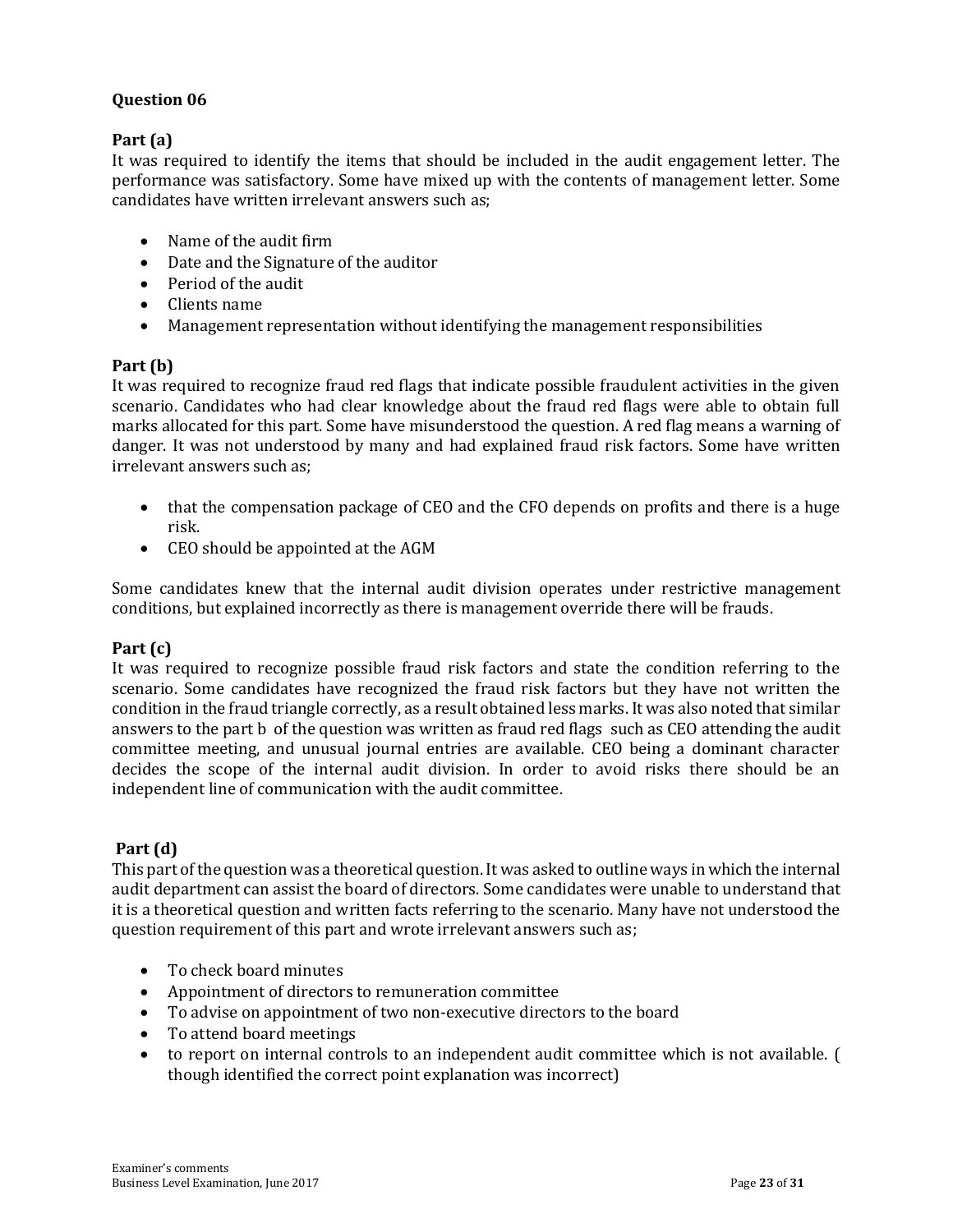## **Part (e)**

This part was also a theoretical question which tests the knowledge on SLAuS. It was required to explain the limitations of internal audit function. Many have not understood the question and produced answers referring to the scenario. There were irrelevant answers such as;

- Inherent limitations such as human error, collusion, management override.
- Internal auditor is an employee of the entity
- $\bullet$  High cost to maintain the division
- Corporate management does not have competency to understand findings of the internal auditor

#### **Question 07**

#### **Part (a)**

It was required to state three stages in an audit that analytical procedures are used. Majority of the candidates answered well. There were some irrelevant answers such as;

- Analyzing revenue
- Going concern assumption
- Impairment

#### **Part (b)**

Candidates were asked to assess the appropriateness of the sampling method used by the engagement team in the given scenario. Those who have provided good answers have mentioned all points assessing the appropriateness. It reflect that any prepared candidate could give a correct answer. It is disappointing to note that most of the candidates demonstrated poor knowledge in sampling methods. Many have not analyzed the issue with sampling methods. There were only a few candidates who identified the weakness in the MUS which is that it doesn't cover credit balances. Some candidates had written as a weakness that it doesn't consider the materiality level and age analysis which is not applicable to the given scenario.

#### **Part (c)**

It was required to discuss whether the provision of legal fees is correct. The candidates with some technical knowledge could have picked the answer from the question itself. Those who wrote satisfactory answers reproduced the facts in the question and stated the accounting treatment is correct. Many candidates have not discussed the issue and wrote the accounting treatment is correct, as a result they were not able to score full marks.

#### **Part (d)**

It was required to recommend audit procedures to validate the subsequent events.

Many have written irrelevant answers such as;

- Recalculate, inspect, and carry out analytical procedure
- Analyze receivable schedule

#### **Part (e)**

It was required to recommend audit procedures to perform in connection with the legal case and the liability thereon. Many have written the procedure to check the court decision, but failed to write the relevant procedure to check the legal liability. There were irrelevant and incomplete answers such as;

- Appoint an expert
- Check the financial statements
- Obtain confirmation
- Check ledger posting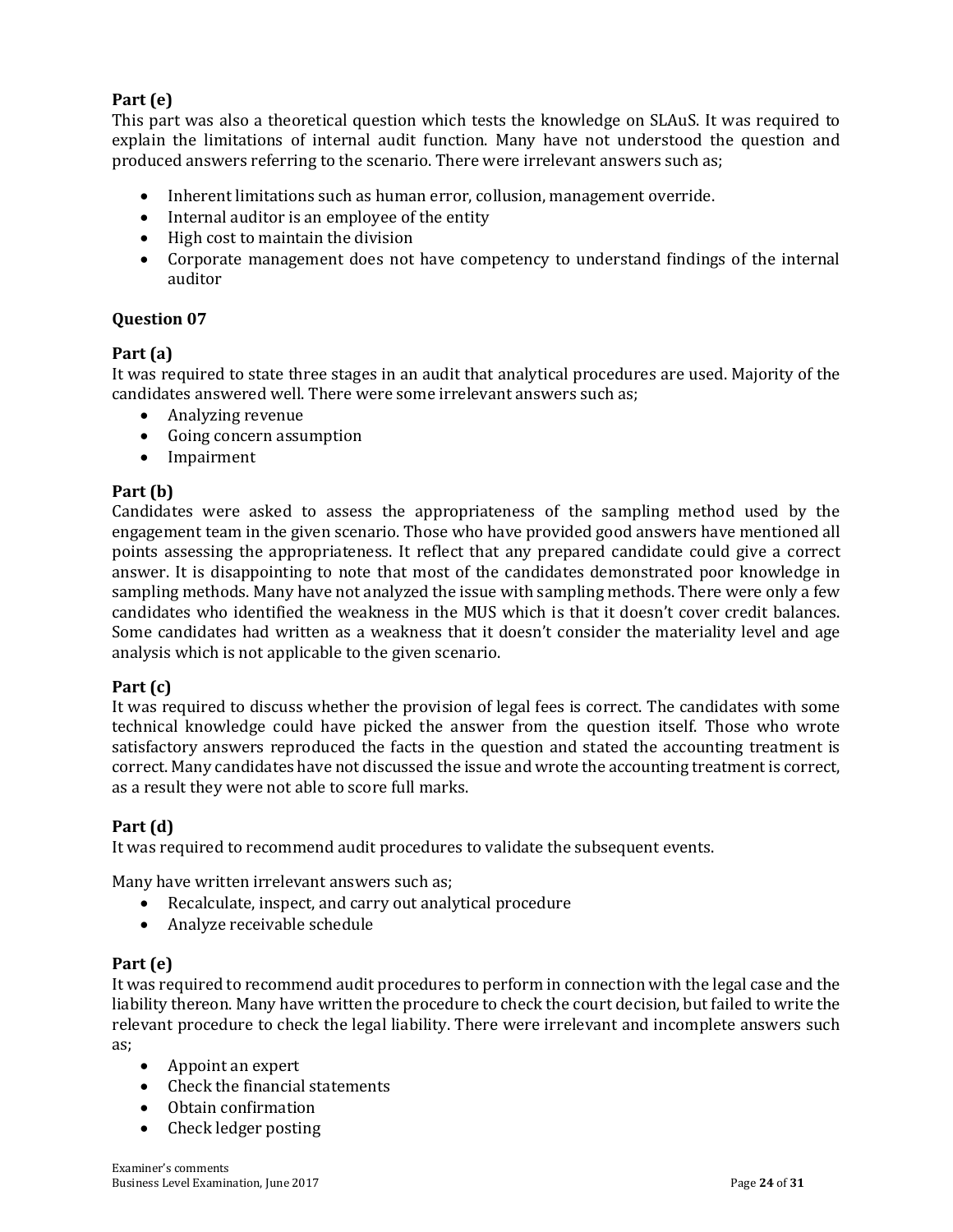### **Part (f)**

It was required to outline procedures to obtain sufficient and appropriate audit evidence on allowance for impairment of obsolete stocks. Many have written irrelevant answers such as;

- Participate at the stock count
- Inquire from management
- Recalculate impairment of obsolete stocks
- Inquire from an expert for the value of stocks

#### **Conclusion**

Many candidates have demonstrated poor technical knowledge. They should be aware with past experience that the questions are within the syllabus and most of them can be answered if the text book is referred. It was observed that most of the candidates are not considerably good, as the range of marks of the candidates who were successful had obtained between 50 and 55.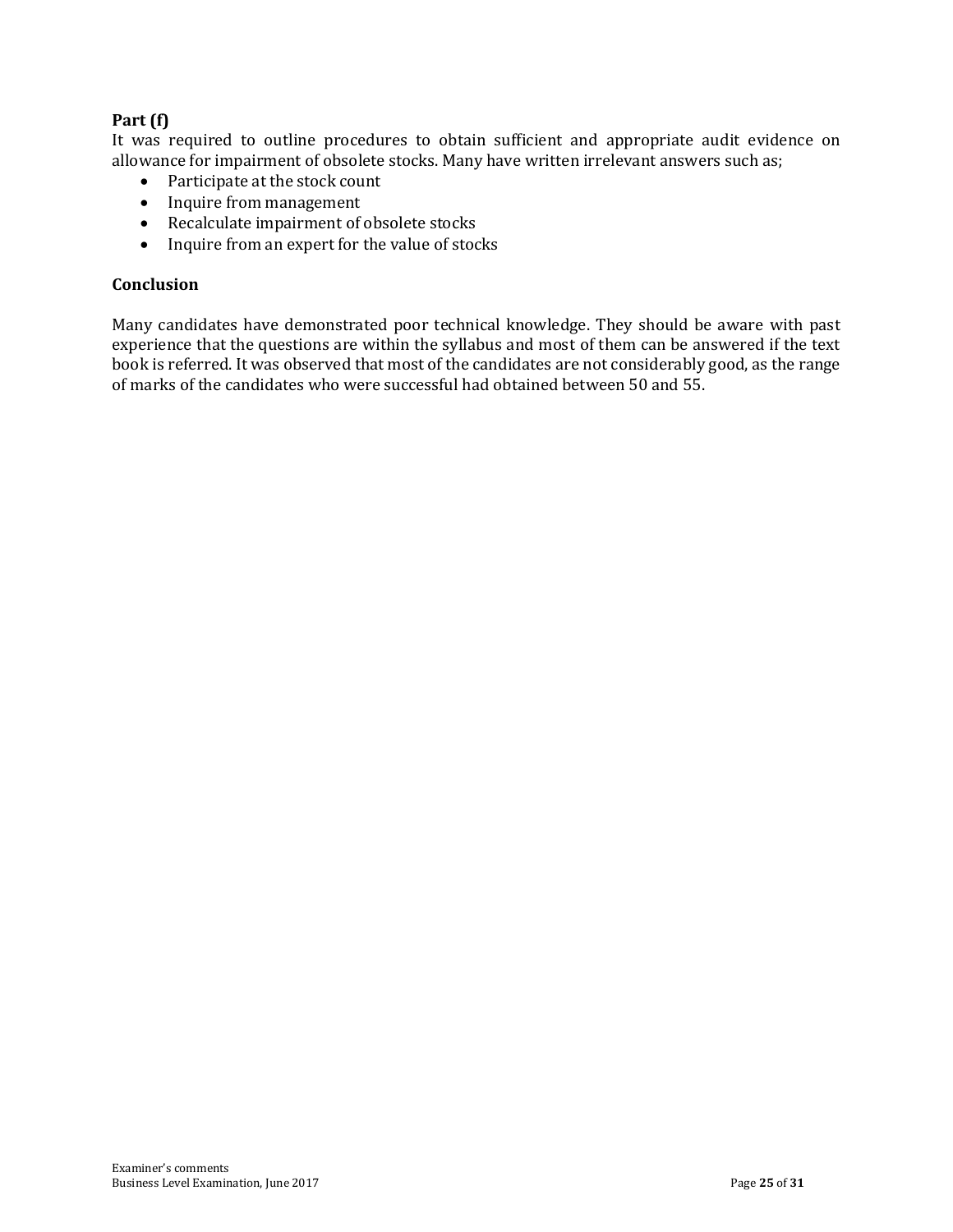

# **KB5 – Business Value Creation**

**June 2017**

# **Examiner's Comments**

# **Question-wise comments**

#### **Question 01**

#### **General comments**

Overall performance of the candidates was good. The question carries 10 marks. Candidates were required;

- (a) To assess 04 resources /competencies given in the scenario using the VRIN framework and to identify they are strategic capabilities of Crumbles.
- (b) To outline two methods for testing the strength of strategic capabilities.

#### **Specific comments**

(a) Competencies/resources like good reputation and more than 15 years of experience in the industry provide strategic capabilities. Resources/competencies like skills and training of the two chefs, linkage with foreign institutions and the situation of the shop in a busy shopping mall in Colombo may not provide strategic capabilities for Crumbles in light of VRIN framework. Some of the students cited resources/competencies of Crumbles correctly, but not assessed them in relation to the VRIN framework. A fair number of students stated correctly that resources and competencies of Crumbles carry '*Value*' and '*Rare*', but inimitability and non-substitutability were not identified correctly.

E.g. . Skills/training of the two chefs was identified as inimitable and non-substitutable which earned no marks.

(b) Benchmarking, Value chain analysis & value network analysis, Strengths & weaknesses analysis are methods of testing the strength of strategic capabilities, which were outlined by some students. Some outlined PESTEL Analysis, Five forces model as methods of testing the strengths of strategic capabilities, which earned no marks. A few suggested to keep a box to insert suggestions and complaints by customers, which could test the capabilities, according to them.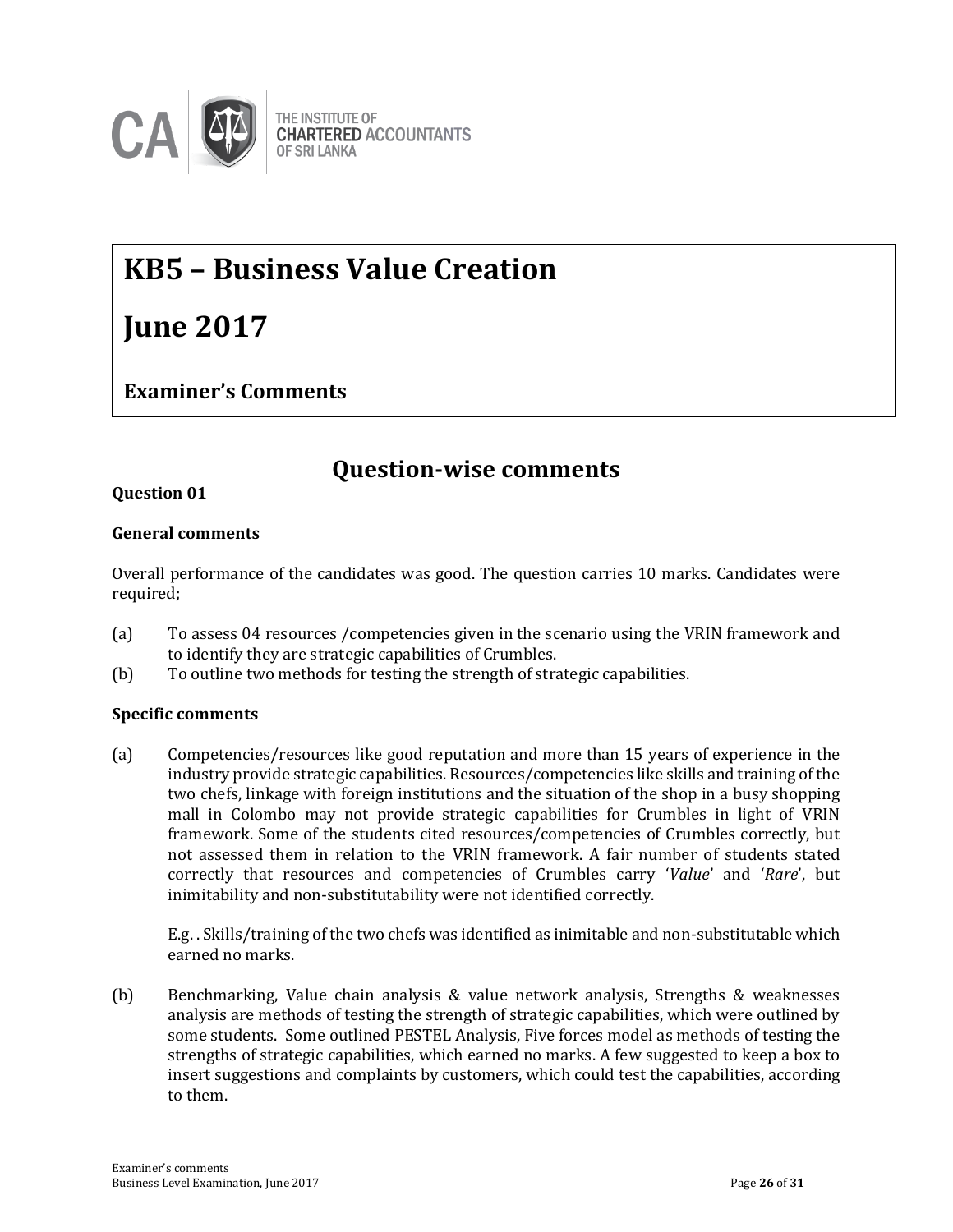#### **General Comments**

Overall the performance was good. This question carries 10 marks Candidates were required to;

- (a) Discuss 04 ways in which the Company Gill can create value through the supply chain.
- (b) Explain two methods to improve the supply chain of vegetables/fruits.

#### **Specific comments**

(a) A few discussed correctly Responsiveness, Reliability, Relationships and Operational efficiencies as ways in which value could be created. Some students discussed methods of improving the supply chain rather than discussing ways in which value could be created. Some wasted their valuable time by drawing value chain diagram which was not required by the question. Most of the students have not adequately discussed the responsiveness and reliability.

E.g. some just mentioned that Company needs to respond to customers quickly.

The students have ignored to mention what customer needs, their comments and the need for responsive suppliers to respond to customers successfully. Some students have mentioned methods of improving the value chain instead of ways in which the value chain could be improved.

(b) Reduction in number of suppliers and number of customers, coordination of warehousing, sales and marketing and suppliers involvement in product development and component design are methods of improving the supply chain, according to some students who earned the allocated marks. Some students did not explain the methods adequately.

E.g.:Under reduction in the number of suppliers, some students just mentioned that suppliers who are not reliable and not responsive need to be dropped. They have ignored the other advantages of reduction of number of suppliers like reduction of admin cost, easy use of shared IT system with suppliers etc. A fair number of students have explained Inventory Management System as a method to improve the supply chain which earned only few marks. What is expected by the Examiner is the coordination between warehousing sales and marketing to improve the supply chain.

#### **Question 03**

#### **General Comments**

Overall performance was good. This question carries 10 marks Candidates are required to;

- (a) Explain the stages of the project life cycle.
- (b) Outline 04 responsibilities of the Project Manager.

#### **Specific comments**

(a) Project definition, cost benefit analysis, establishment of project team, detailed project planning, undertaking the project and implementation are the stages. Some have just named the stages without being explained. Some have listed out life cycle stages as objectives of the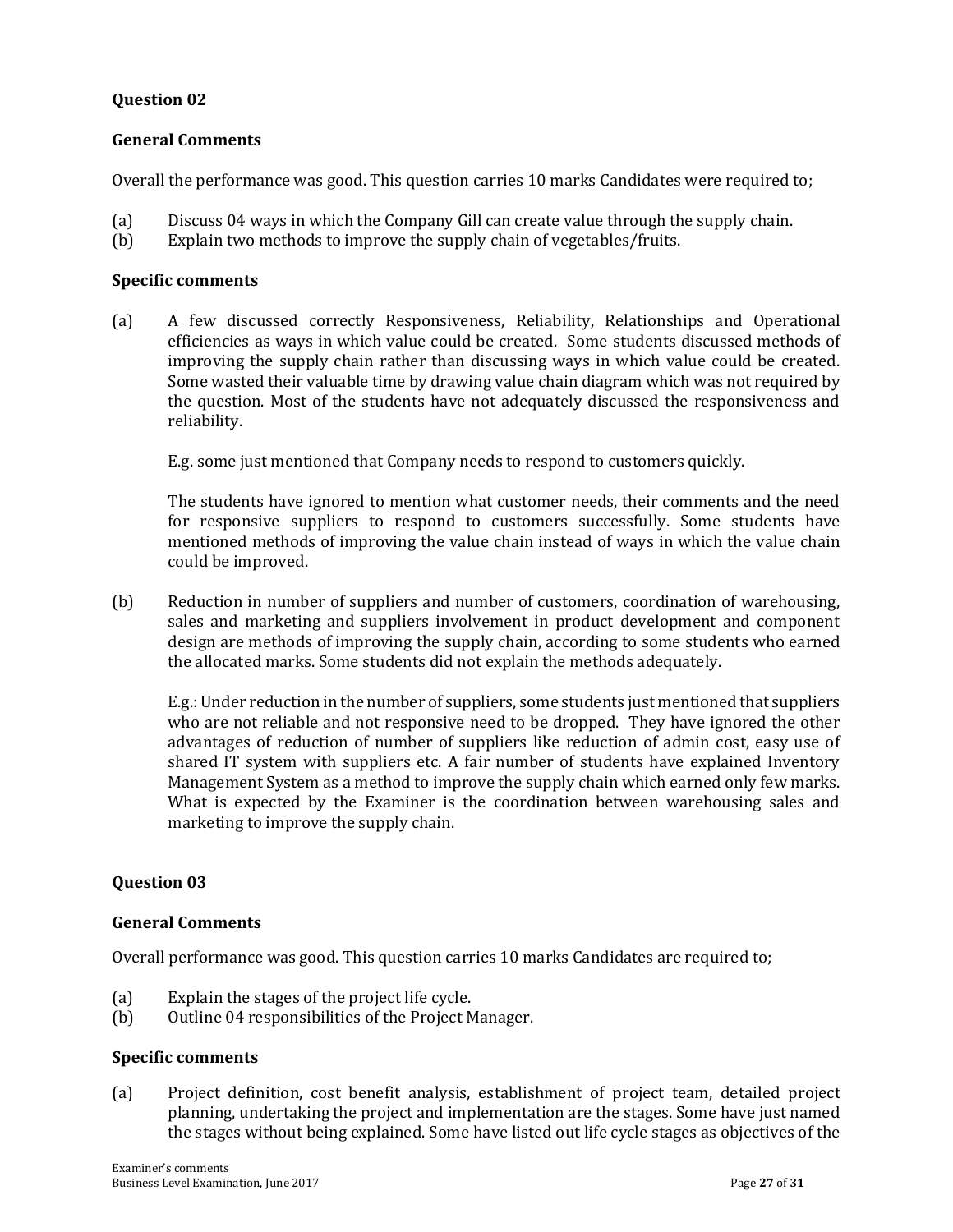project, reasons for the project, cost of the project etc. which earned only a few marks. Most of the students have not adequately explained the relevant stages in relation to the scenario provided.

E.g.: '*Need of the project i.e. to diversify the business into the leisure sector'* was not stated. Some incorrectly stated '*Beta-testing and market testing, technical implementation, pre-launch review, post launch review etc.'*, as stages of project life cycle. Some stated product life cycle stages namely, introduction stage, growth stage, maturity and decline stage which earned no marks.

(b) Outline planning, detailed planning, obtaining necessary resources, team building, communication, co-coordinating project activities, monitoring and controlling, problem resolution and quality controlling are responsibilities of the Project Manager. Some just listed out the responsibilities while some could not outlined them in an acceptable way.

E.g. Co-ordination of project activities were outlined as co-ordination within project team members instead of coordination between the team, suppliers, owners and end users.

#### **Question 04**

#### **General Comments**

Overall performance of the candidates was fair. This question carries 10 marks and requires candidates to,

- (a) Outline 05 methods of Training & Development (T&D)
- (b) Explain 05 elements of the process of Knowledge Management.

#### **Specific comments**

- (a) Some outlined correctly methods of T&D, namely job related training, on the job training, Apprenticeships, formal coaching, leadership training etc. Some just listed out methods without being outlined. Some named formal coaching as in-house training. A few outlined training under two categories namely, training by an external party and training by an internal resource person.
- (b) Knowledge creations, knowledge validation, knowledge presentation, knowledge distribution and application are elements of knowledge management according to some students who earned marks allocated. However some earned only a few marks, since they just listed out the elements without being explained. Some totally misunderstood the question in that, online training, practical training, 'technical training', have been identified as elements of the process of knowledge management.

#### **Question 05**

#### **General Comments**

Overall performance of the candidates was very good. The question carries 10 marks and requires to

- (a) Conduct a SWOT analysis for Tasty foods.
- (b) Prepare business level goals and three objectives.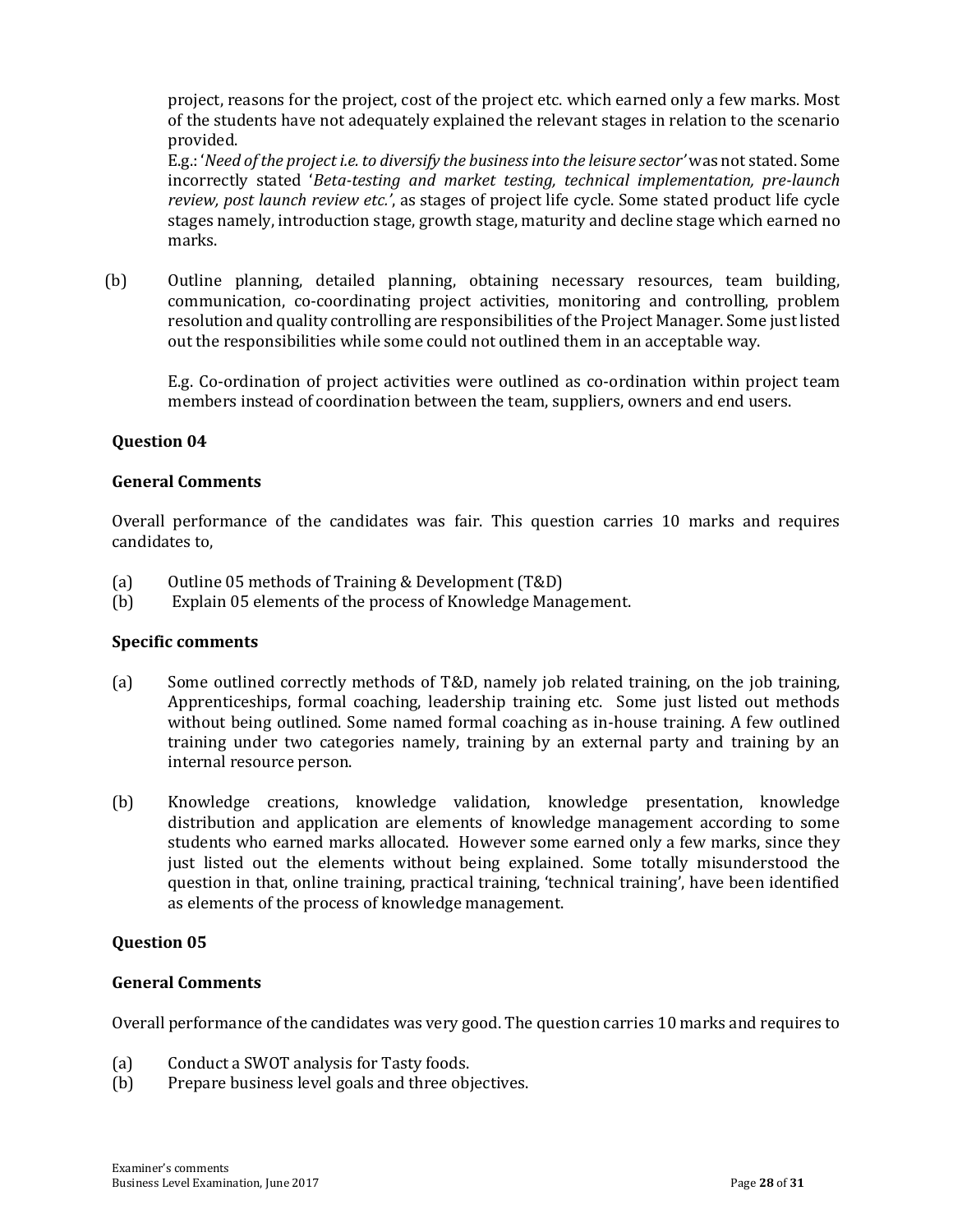#### **Specific comments**

- (a) Most of the students correctly identified strengths as operating for over 50 years, having an experienced Management, highly skilled operations staff. The main weakness was staff resistance to change as per most of the students who earned allocated marks. Most of the students correctly identified growth in sugar free foods market as an opportunity. A few identified '*reluctance to change'* as a threat.
- (b) Enhancing manufacturing quality, diversification into sugar free market, highest employee satisfaction, becoming a leading food beverage Company with highest customer satisfaction are some goals. Increasing production capacity of the plant by 20% during the year, growth in sales by 50%, reduce customer complaints by below 5% every year are some of the objectives according to some students who earned allocated marks. Some mentioned objectives without SMART features.

E.g.: To increase the skills of the staff by providing training, increase customer satisfaction. Some came out with general answers for goals without them being related to the *'Scenario'* given. E.g.: obtain revenue growth, increased market share etc.

#### **Question 06**

#### **General Comments**

Overall performance of the candidates was not satisfactory. The question carries 25 marks. Candidates were required to;

- (a) Evaluate a suitable competitive strategy for each of the existing and new product-lines based on Bowman's Strategy Clock.
- (b) Discuss how Star Apparels could use B2B applications of E-Business to further improve operations.
- (c) Discuss how Star Apparels could benefit by introducing an online business platform.
- (d) Explain 2 approaches of job design to motivate staff.

#### **Specific comments**

(a) Most of the students have correctly drawn strategy clock. Low price strategy in the strategy clock is suitable for the existing product line according to some students who managed to earn allocated marks. Some were unable to mention the ways in which costs would be reduced

*E.g.:* Economies of scale, applying latest technology, minimizing overheads, relocation of operations to a cheaper location etc. For the new product line focused differentiation strategy is ideal. Some could not evaluate the strategy adequately.

*E.g.:* Under focused differentiation the Company seeks a high price premium in return for a high degree of differentiation in a well-defined and quite restricted market segment.

(b) Supply Chain management, Procurement and Customer Relationship Management could be processed through electronic means. Communication between factories and the retail shops would be easier. The operation would become more efficient. Purchases could be made through internet or electronic data interchange with major suppliers. Most of the students did not mention about e-procurement. Some just mentioned intranet, extranet and not described as to how the applications could be used to improve operations.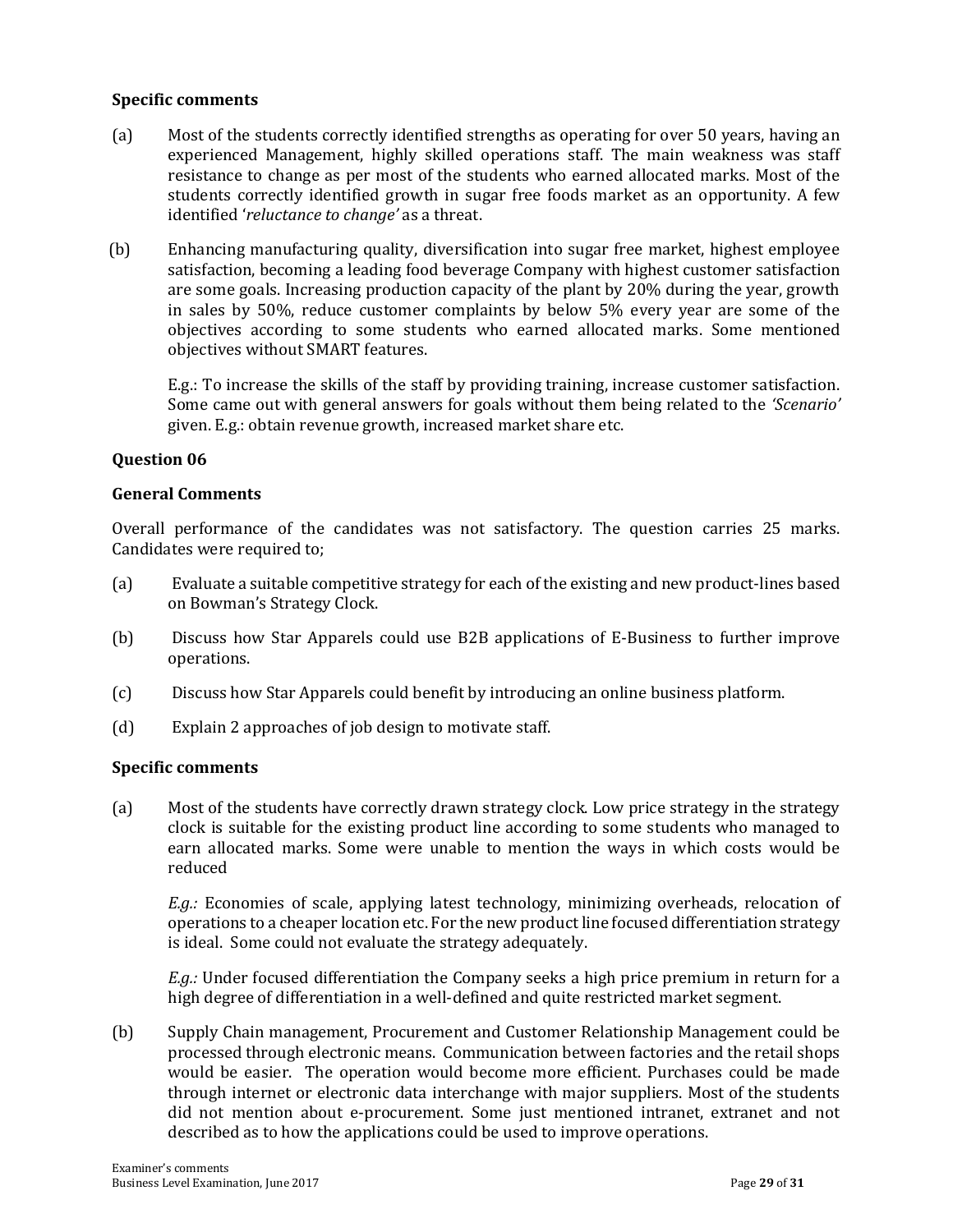- (c) Online business platform will help Star Apparels to have direct contacts with customers, help to cater to unknown territories, to reduce the number of outlets and administration cost, help to collect data easily about customers and their purchasing habits. Some students just mentioned that the online business platform would reduce cost, improve sales, enhanced controls without discussed it.
- (d) Job enrichment, job enlargement and job rotation are the main approaches of job design to motivate staff. Most of the students did not understand the fact that job rotation needs to be linked with challenges to provide motivation. Some misunderstood job enrichment as job enlargement and vice-versa.

#### **General Comments**

Overall performance of the candidates was not good. The question carries 25 marks. Candidates were required to;

- (a) Discuss how to design the marketing mix for each product of the Company Q Tel
- (b) Explain the additional elements of the extended marketing mix for satellite TV connection service
- (c) Outline how CRM would help to overcome the current issues in the satellite TV market

#### **Specific Comments**

(a) Since LED TVs go through growth stage, products need to be differentiated, price needs to be competitive, more distribution channels need to be adopted and promotion needs to be heavy to persuade customers to buy. Some stated product needs to be attractive which earned only a few marks. A few suggested to charge a lower price which was not correct. Most of the students correctly stated to use more distribution channels for LED TVs.

#### *LCD TV*

Since LCD TVs are in the maturity stage, maturity phase needs to be extended by introducing new features and developing new and improved models. Since price competition is high in the maturity stage, Company needs to lower prices. Distribution channels need to be made more efficient than developing new channels. Spending on advertising and promotions should be managed as part of overall marketing mix. Some stated price will go down but they forgot to discuss that high price competition would force the Company to lower the price. Some incorrectly stated that spending on advertising and promotion need to be more.

#### *VCD Players*

Since VCD players are in the declining stage, product will exit from the market eventually. Till then try to extend the life cycle. Price competition will rise and cost may increase due to falling volumes. Distribution channels could shrink as distributors are reluctant to carry slow moving products with lower margins. Spending on advertising and promotion will have to be reduced as higher costs, could make the product more unprofitable. Some have made a general comment in that, since the *'VCD players are in the declining stage all marketing mix, namely price, product, promotion and place become weak'* and decline which earned only a few marks. Some students mentioned that promotions expenditure needs to be reduced without being justified. Only a few correctly stated that by extending discounts for customer who buy, for example both TV and VCD player, sales could be enhanced.